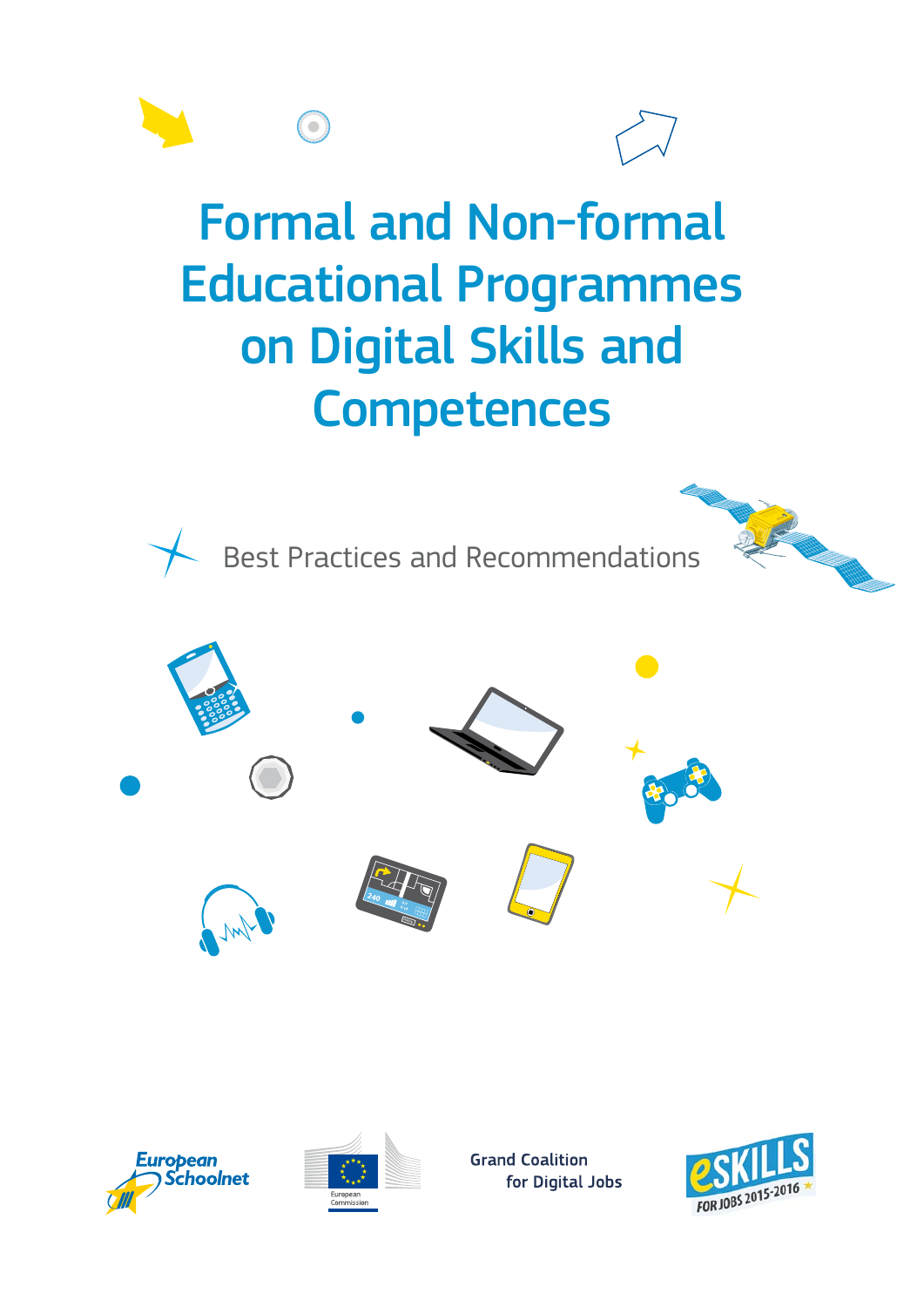| Publisher                       | European Schoolnet<br>(EUN Partnership AIBSL)<br>Rue de Treves 61<br>1040 Brussels<br>Belgium |
|---------------------------------|-----------------------------------------------------------------------------------------------|
| <b>Authors and Contributors</b> | Tommaso Dalla Vecchia<br>Charmaine Kerr<br>Tomislava Recheva<br>Giusy Cannella                |
| Published                       | November 2015                                                                                 |



This work is licensed under a Creative Commons Attribution-ShareAlike 3.0 Unported License ([http://creativecommons.org/licenses/by-sa/3.0/\)](http://creativecommons.org/licenses/by-sa/3.0/)

This publication has been produced with the assistance of the European Union. The contents of this publication are the sole responsibility of the authors and can in no way be taken to reflect the views of the European Union.

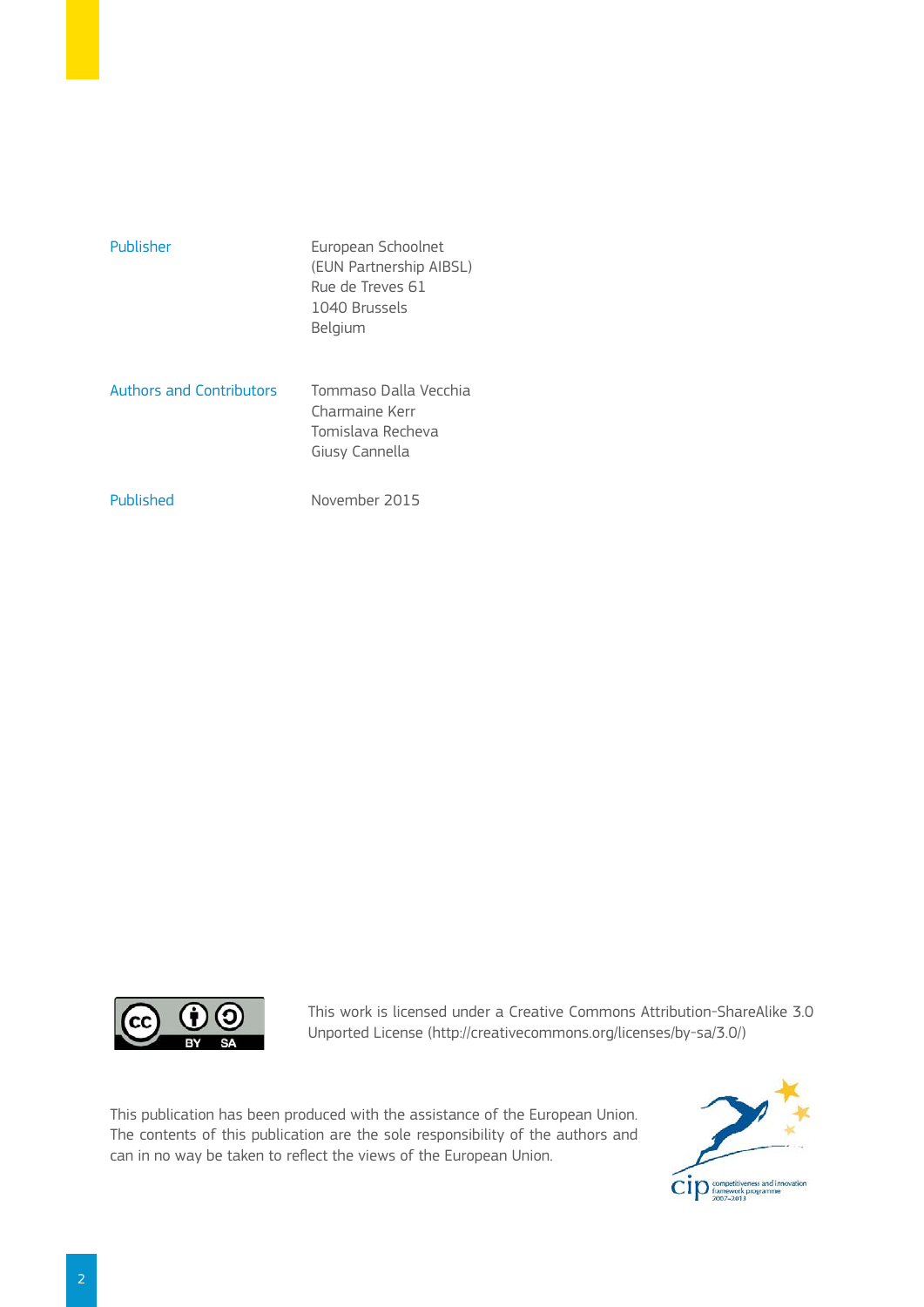# Table of Contents

| $\mathbf{1}$   | Introduction       |                                                                                              | 4              |
|----------------|--------------------|----------------------------------------------------------------------------------------------|----------------|
| $\overline{2}$ |                    | <b>Executive Summary</b>                                                                     | 5              |
| 3              | <b>Definitions</b> |                                                                                              | 6              |
| 4              |                    | <b>Case Studies of Educational Programmes</b>                                                | $\overline{7}$ |
|                | 4.1                | Innovative teaching and learning programmes                                                  | $\overline{7}$ |
|                | 4.1.1              | Case study: ProgeTiger Programme                                                             | $\overline{7}$ |
|                | 4.1.2              | Case study: Programma il Futuro (Program the Future)                                         | $\mathcal{G}$  |
|                | 4.2                | Raising awareness for ICT skills and jobs                                                    | 10             |
|                | 4.2.1              | Case study: Bring it on (Northern Ireland) / Big Ambition<br>(England, Scotland and Wales)   | 10             |
|                | 4.2.2              | Case study: GetBusy.gr                                                                       | 11             |
|                | 4.3                | Matching skills to digital jobs and practical experience<br>for students and young graduates | 12             |
|                | 4.3.1              | Case study: Academy Cube                                                                     | 13             |
|                | 4.3.2              | Case study: Talentum Startups                                                                | 14             |
|                | 4.4                | Transversal approach to equipping young people with digital skills                           | 15             |
|                | 4.4.1              | Case study: Pasc@line Association                                                            | 16             |
|                | 4.4.2              | Case study: Jet- Net - Youth and Technology Network Netherlands                              | 17             |
| 5              |                    | <b>Conclusions and Recommendations</b>                                                       | 18             |
|                | 5.1                | Operational recommendations                                                                  | 19             |
|                | 5.2                | Tactical recommendations                                                                     | 20             |
|                | 5.3                | Strategic recommendations                                                                    | 21             |
| 6              |                    | <b>Collection of best practices</b>                                                          | 22             |
|                | 6.1                | Innovative teaching and learning programmes                                                  | 22             |
|                | 6.2                | Raising awareness for ICT skills and jobs                                                    | 24             |
|                | 6.3                | Matching skills to digital jobs and practical experience for students<br>and young graduates | 25             |
|                | 6.4                | Transversal approach to equipping young people with digital skills                           | 26             |
|                |                    |                                                                                              |                |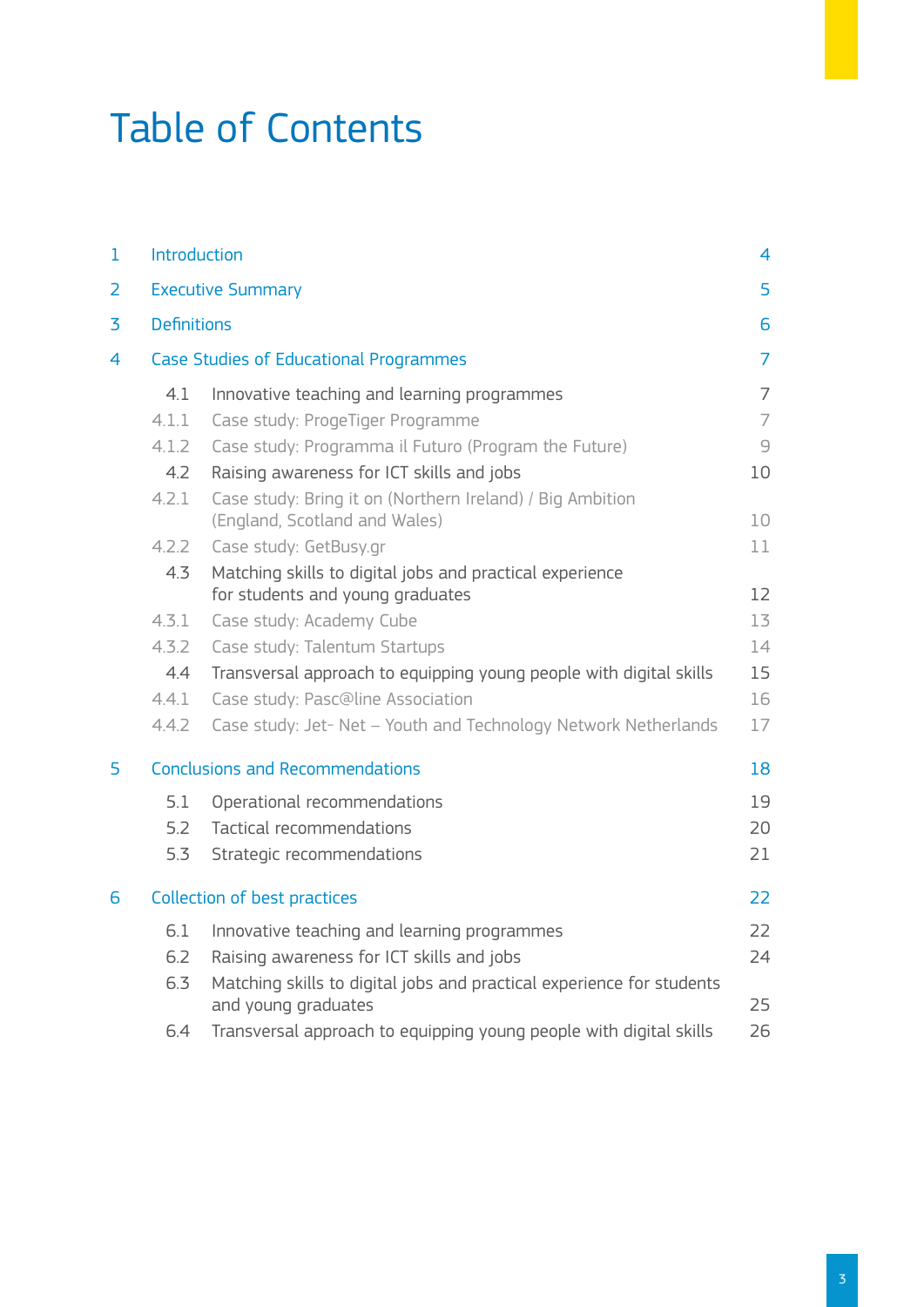# 1. Introduction

In order to cope with the shortage of digital skills and competences affecting the European social and economic context, a wide variety of initiatives involving public as well as private sector actors have been developed and implemented. These initiatives have already achieved considerable results in training and educating pupils, students, young people and adults in ICT.

The aim of this publication, developed within the context of the Secretariat of the Grand Coalition for Digital Jobs, is to present a summary of the best practices among formal and non-formal educational programmes in Europe with the purpose of identifying recommendations for replicating or upscaling these initiatives on a local, regional or national level.

It is intended to serve as a guiding and inspiration document to stakeholders willing to develop and roll out their own educational programmes.

The work, the results of which are presented in this document, started from a reflection on training for digital jobs as the process of acquiring the right skills and competences for being able to successfully take up a profession in the ICT sector as well as more broadly in a digital economy.

These competences go under the umbrella denomination of e-skills, which encompass a broad set of skills necessary in the modern workplace. These skills are closely related to the professional context they refer to and are very rapidly changing due to the advancement and the development of ICT itself. The lack of an univocal and fixed definition of which are the skills needed by the labour market does not allow the education sector, normally responsible to equip young people with the needed knowhow, to provide the necessary training alone.

The process of acquiring the necessary skills does not entail exclusively the formal education sector, but also other learning contexts and providers. E-skills can be therefore acquired in a variety of settings:

- **•** Formal education institutions, K12 or tertiary
- **•** Non-formal education contexts, family, clubs, private courses
- **•** On the job or during job placement experiences

And be provided by a variety of actors:

- **•** Schools, universities, VET institutions
- **•** NGOs, think tanks, associations
- **•** Private companies, or the employers, who have a twofold interest in training people on the use of their technological solution as well as training talented professionals for fulfilling their human resources needs

For capturing a representation of this offer of training and educational programmes we have therefore decided to consider initiatives provided by these three categories of actors and in these three different settings.

The work of the Secretariat of the Grand Coalition for Digital Jobs has been focused on advocating for additional support to the delivery of high quality and tailored training opportunities, which include educational programmes rolled out by both formal and non-formal education actors, on the job training opportunities and internships, programmes to upskill ICT practitioners and initiatives aimed to match the competences and skills provided to learners with the ones requested and needed by the employers.

In this context, we hereby focus on successful education and industry initiatives to promote / educate on digital skills for jobs, including internships, and addressed to young people in education or already searching for a job.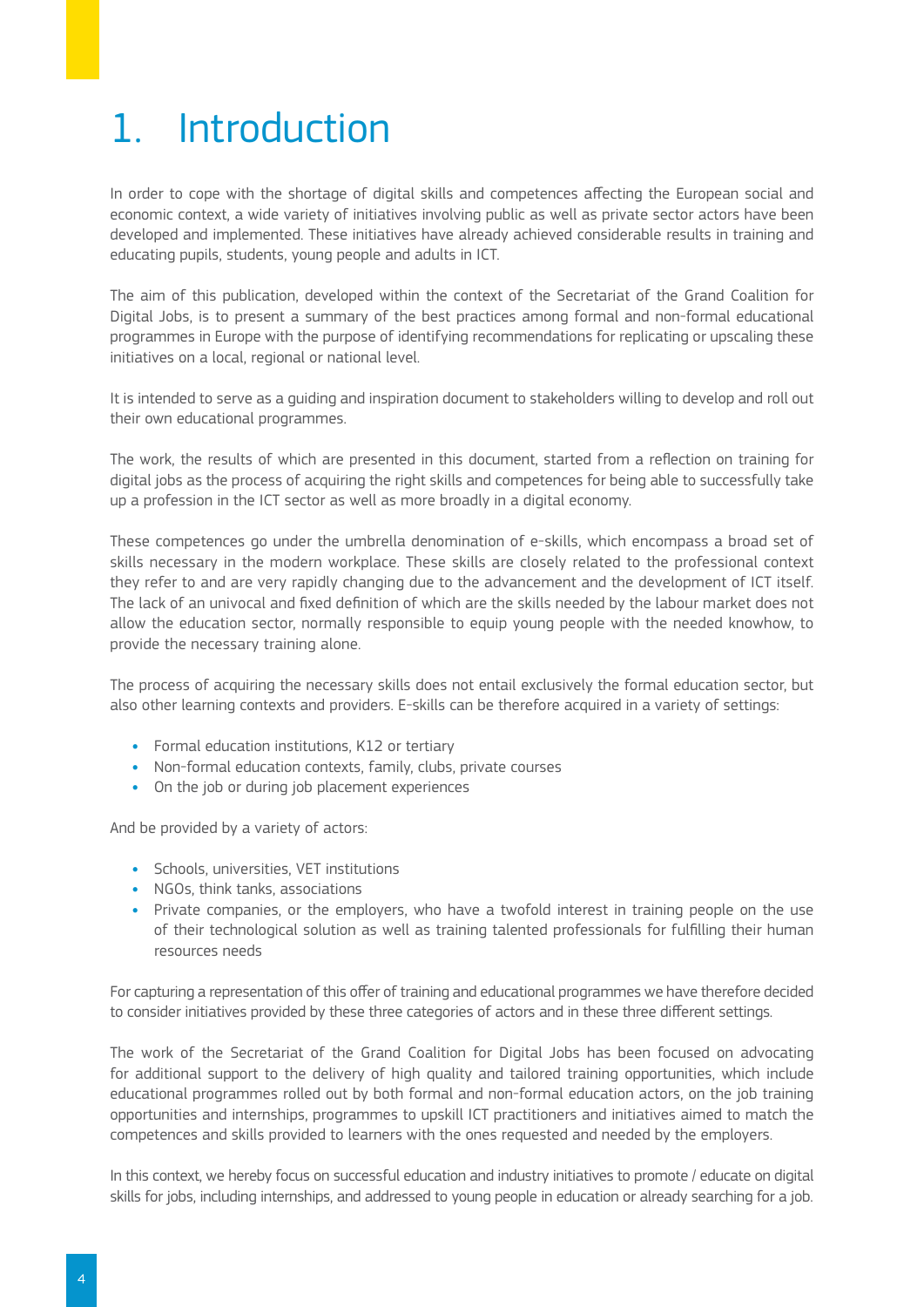Key examples of best practices are further explored, common or unique features crucial for their success highlighted. Policy recommendations have been also drafted for education decision makers to integrate such programmes into national approaches, while practical suggestions have been set out for business to improve their cooperation with public sector (Ministries, education and training bodies).

Recommendations are identified both at the level of practical application (regarding implementation, approaches to collaboration, etc.) but also at a policy level in order to ensure that the right conditions are available for introducing these initiatives to a larger audience.



The identified best practices and the drafted recommendations are expected to support National and Local Coalitions, as well as other private or public actors, to design and implement their solution to the skills mismatch addressed. The readers of this document are also be encouraged, in case they do not have an interest in setting up their own initiatives, to consider joining and supporting one of the existing programmes.

# 2. Executive Summary

It is our intention to present a summary of the best practices on formal and non-formal educational programmes in Europe with the purpose of identifying recommendations for replicating or upscaling these initiatives at a local, regional or national level.

The target audience of this document are therefore stakeholders with an interest in providing training opportunities in the field of ICT, which can include National and Local Coalitions coordinators and members, policy makers in the field of education or employment, industry experiencing a shortage of ICT skilled professionals, professional development providers and institutes.

This mapping and selection activity is a means of ensuring that successful initiatives and programmes are not left unnoticed and are brought to the attention of the relevant actors in order to contribute to fostering local, regional and national cooperation in the area of digital competences.

A number of the identified programmes demonstrate some common features, others represent a unique combination of activities and partner cooperation. The aim of this publication is to identify those unique features but also to highlight the common practices which achieve good results and which could be introduced on a larger scale.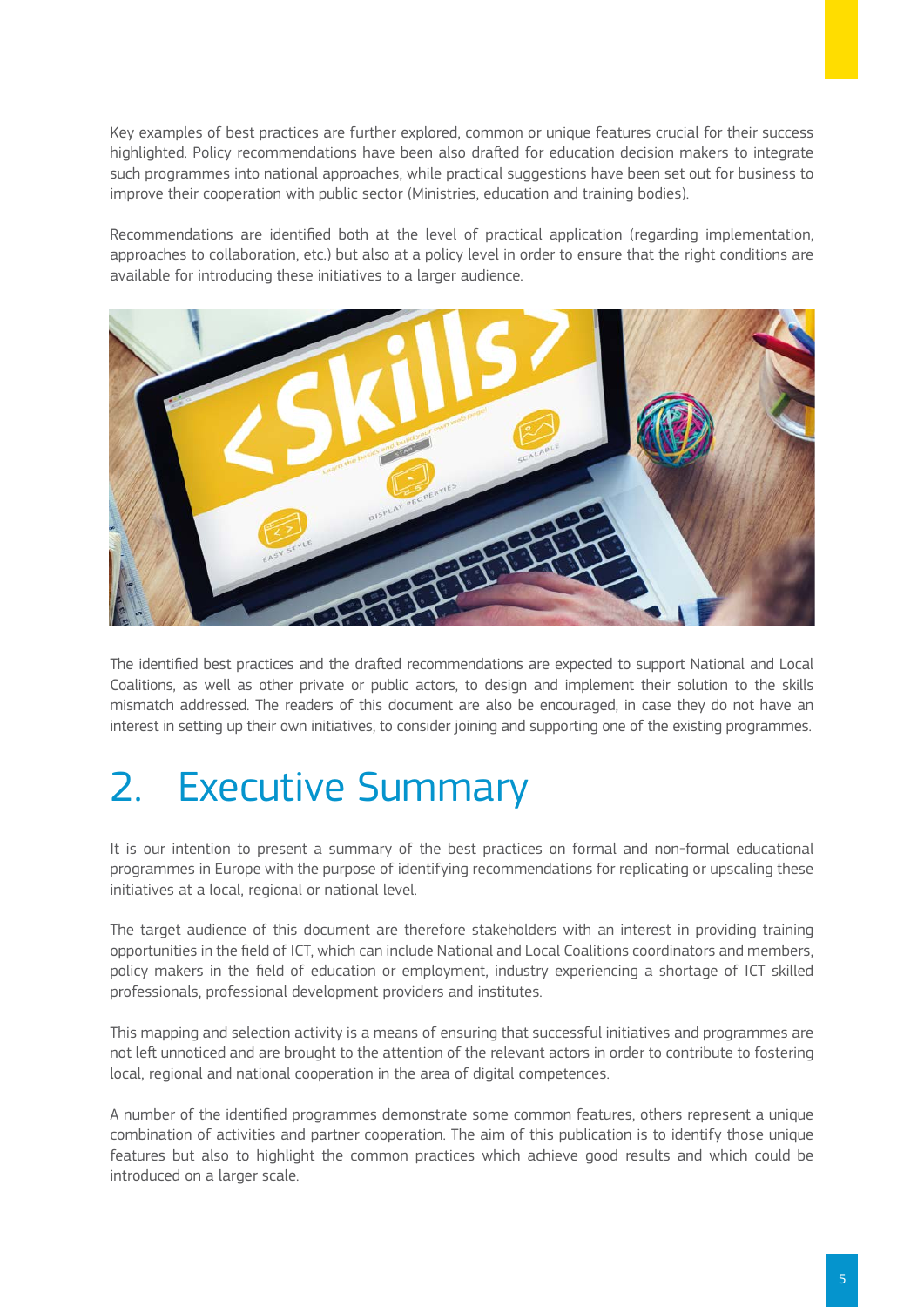The data has been collected through both consultations with relevant stakeholders and desk research. Significant contribution was identified among available resources from the Ingenious project, via an online tool gathering school-industry cooperation practices, eTwinning, the network of European teachers and schools, Scientix, the aggregator of projects related to science and technology education and I-LINC, an initiative on digital competences and inclusions. Additionally, programmes organised in the framework of the Grand Coalition relevant pledges have also been included, as well as available resources from the eSkills for Jobs campaign resources database.

The collection of best practices, case studies and recommendations would like to guide the reader through a definition of what could represent a successful educational programme to be upscaled or developed from the start. This is reflected by adopting the following structure.

The first part of the collection, Chapter 4, underpins case studies of initiatives which have proven successful and which demonstrate respectively examples of programmes on: innovative teaching and learning; raising awareness on the importance of ICT skills and attractiveness of digital jobs, skills matching and on the job experiences, transversal approach to teaching and learning digital competences.

The second part, Chapter 5, is dedicated to recommendations and suggestions to be kept into consideration while planning to set up or upscale initiatives aimed at training for digital jobs. Recommendations are identified both on the level of practical application (regarding implementation, approaches to collaboration, etc.) but also on a policy level in order to ensure that the right conditions are available for introducing these initiatives to a larger audience.

The third part, chapter 6, has finally been designed as an actual catalogue of best practice initiatives which have been summarised in a way so as to serve as a reference for interested stakeholders who would like to take on some of the initiatives and contribute to upscaling them.

# 3. Definitions

Educational programme is a term which could be used in a narrow or broader sense. As the aim of this document is to present an extensive list of practices with different approaches and focuses we have adopted the use of educational programmes in the sense of partnerships, initiatives, courses, clubs who develop pupils or young people's ICT digital skills and aim to raise awareness about jobs in the ICT sector, and make them more appealing to young people.

It is also important to stress the fact that this exercise included the mapping of initiatives active on the formal as well as non-formal education contexts, since we believe that the acquisition of e-skills, which are by definition closely interconnected with real and professional settings, can better happen in multiple domains.

Formal education is learning that takes place in an institutional environment (schools, university) and is guided by a specifically designed curriculum.

Under non formal education we hereby consider learning activities which take place outside of the official educational institutions (schools, university, etc.). It is a voluntarily learning which may be moderated by professional learning facilitators (trainers) or by volunteers. Courses and learning activities are more flexible and often lack the strict structure of official curriculum.

Best practices is understood as programmes which have proven successful in increasing computer science and digital literacy of students in K12 education and young people, which are well known and which have managed to increase their scope i.e. reaching out to many students. The synthesis report will also highlight examples of successful collaboration between government and industry partners.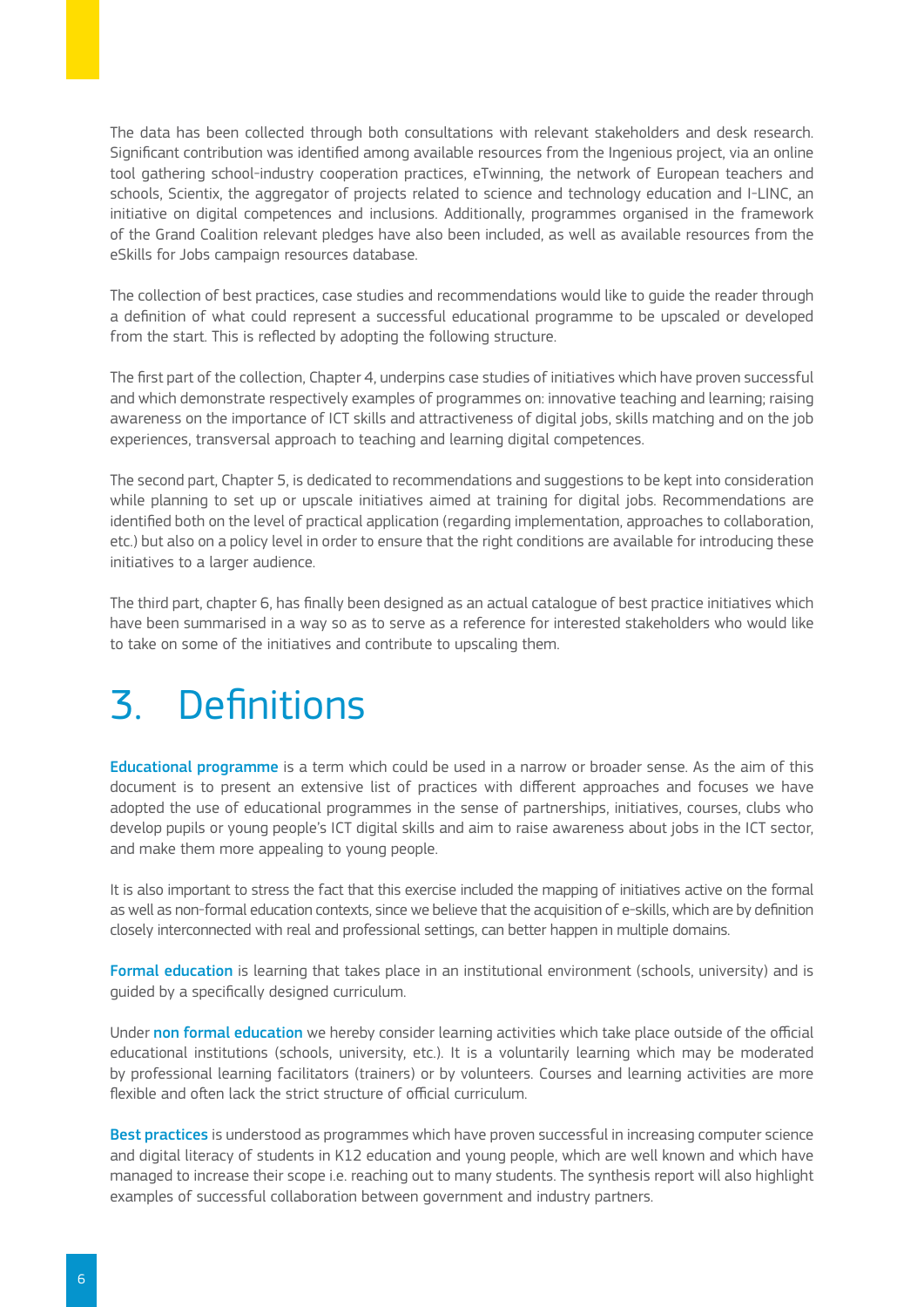# 4. Case Studies of Educational Programmes

## 4.1 Innovative teaching and learning programmes

Computer science education, which encompasses the main e-skills taught at formal education level, is extremely unevenly represented in the national curricula of different countries. There are different approaches to teaching and training computer science. Some curricula focus more on the theoretical foundation of the subject, other devote more teaching hours to the practical application of computer science skills. Currently, we also observe a proliferation of non-formal or after schools programmes which present more innovative ways for teaching and learning computer sciences. Innovation in teaching computer sciences might contribute to engaging more students and raising their interest into continuing further their education in the subject.

### 4.1.1 Case study: ProgeTiger Programme

| Name of initiative/programme:            | ProgeTiger Programme                                                                                                                                                                                                                                                                                                                                                                                                                                                                                                                                                                                                                                   |  |
|------------------------------------------|--------------------------------------------------------------------------------------------------------------------------------------------------------------------------------------------------------------------------------------------------------------------------------------------------------------------------------------------------------------------------------------------------------------------------------------------------------------------------------------------------------------------------------------------------------------------------------------------------------------------------------------------------------|--|
| Organisation:                            | HITSA IT Education Development Centre                                                                                                                                                                                                                                                                                                                                                                                                                                                                                                                                                                                                                  |  |
| Partners:                                | HITSA IT Education Development Centre, Estonian Ministry of<br>Education and Research, universities, private sector and third<br>sector institutions.                                                                                                                                                                                                                                                                                                                                                                                                                                                                                                  |  |
| Date of introducing:                     | The programme was launched in 2012.                                                                                                                                                                                                                                                                                                                                                                                                                                                                                                                                                                                                                    |  |
| Scope of initiative/programme:           | <b>Estonia</b>                                                                                                                                                                                                                                                                                                                                                                                                                                                                                                                                                                                                                                         |  |
| Initiative/programme's main<br>activity: | The Programme is aimed at preschool, primary and vocational<br>education in effort to integrate technology education into<br>curriculum, offering teachers educational resources and<br>training opportunities, financially supporting kindergartens and<br>schools in acquiring different programmable devices.<br>The aims of ProgeTiger are to: develop students' logical<br>thinking, creativity, mathematical skills etc.; demonstrate<br>that programming can be interesting and done by anyone;<br>teach the basics of programming through practical activity;<br>and teach students to use different age-appropriate<br>programming languages. |  |
| Website:                                 | http://hitsa.ee/it-education/educational-programmes/<br>progetiger                                                                                                                                                                                                                                                                                                                                                                                                                                                                                                                                                                                     |  |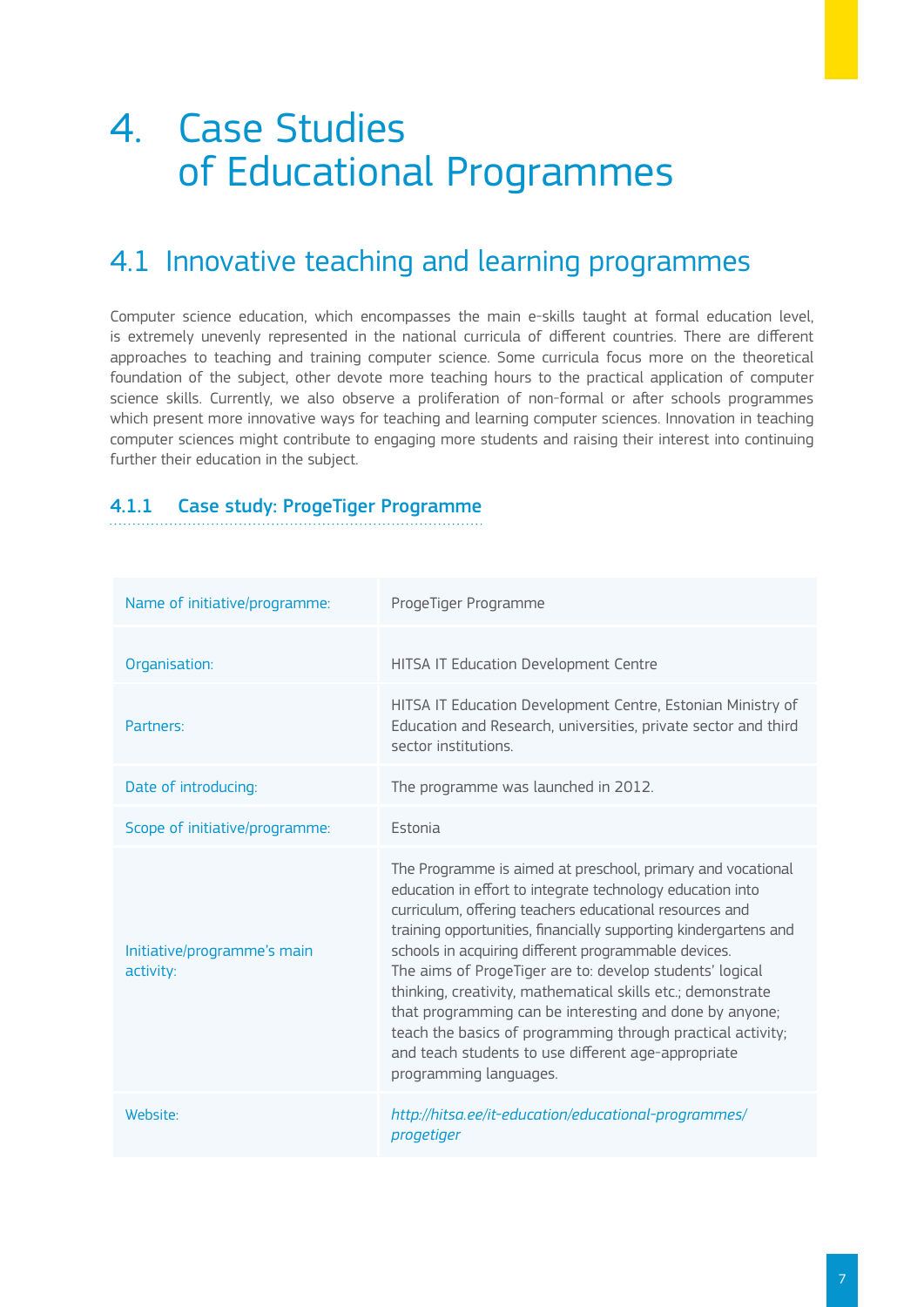### The initiative in detail:

The ProgeTiger programme is carried out by the HITSA IT Education Development Centre. The Information Technology Foundation for Education (HITSA) is a prominent actor in Estonian education field which receives support and cooperates with a wide variety of organisations and institutions with the ultimate aim of enhancing ICT education in Estonia. All programmes and projects delivered by HITSA try to facilitate the integration of digital tools in the teaching and learning practices of Estonian schools and other education institutions.

The ProgeTiger programme was started and is funded by the Estonian Ministry of Education and Research. Universities, the private sector and institutions of the third sector are involved in the development of training and methodological materials as well as in information sharing and awareness activities. ProgeTiger may serve as a good example of cooperation between different stakeholders which are united by the same goal of increasing the level of digital literacy of students and young people in Estonia, starting form an early school age.



The teaching and learning activities in the framework of the ProgeTiger Programme are based on a flexibility of the learning environments. Teaching may take place both in classes and in after- school clubs. It targets students from 1 to 12 grade.

The main goal of the ProgeTiger programme is to enhance learners' technological literacy and digital competences. ProgeTiger focuses on teaching programming, web applications and website creation. The teaching activities vary according to the age group of students and the level of their digital literacy.

At the elementary level graphic programming languages (LOGO, KODU Game Lab and Scratch) are used. Robots are also integrated in the teaching activities because they are seen as a nice tool for demonstrating the immediate output of the programming tasks. For students in middle and high school the teaching activities include the creation of websites and web applications. All activities are delivered in an engaging way with a variety of technological solutions.

In addition to programming skills of children and young people, the ProgeTiger Programme has contributed to developing problem-solving skills and fostering creativity through the use of technological tools.

The programme also acknowledges the importance of teachers' competences which is why the programme supports teachers in enhancing their technological literacy by introducing them to a wide variety of tools and resources they could take advantage of and introduce into their teaching practices. As a step further, the programme also fosters networking and information sharing between teachers.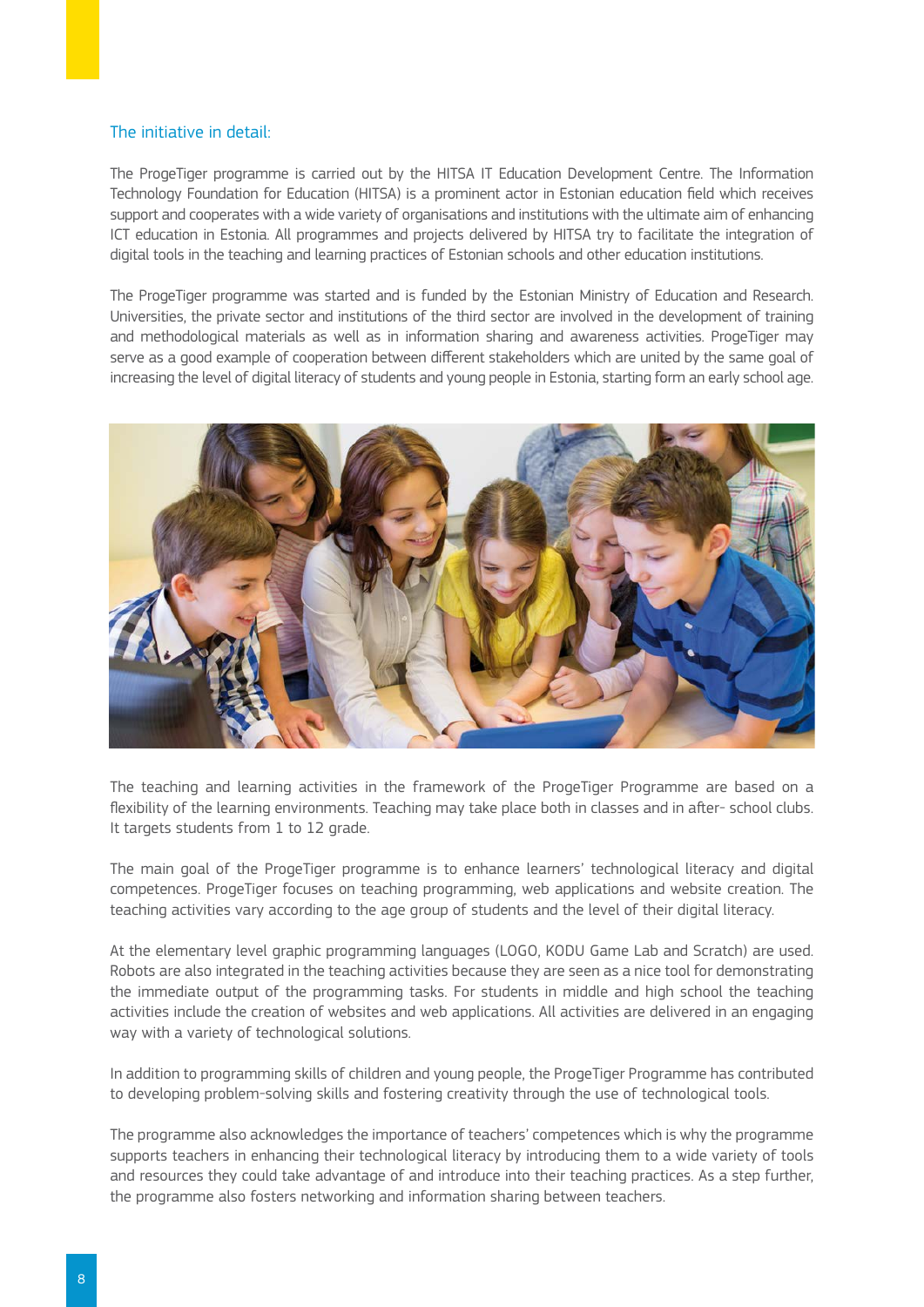### 4.1.2 Case study: Programma il Futuro (Program the Future)

| Name of initiative/programme:            | Programma il Futuro – Program the Future                                                                                                                                                                                                                                                                                                                                                                                                     |
|------------------------------------------|----------------------------------------------------------------------------------------------------------------------------------------------------------------------------------------------------------------------------------------------------------------------------------------------------------------------------------------------------------------------------------------------------------------------------------------------|
| Organisation:                            | Ministry of Education - Italy, National Inter-University Consortium<br>for Information Technology (CINI)                                                                                                                                                                                                                                                                                                                                     |
| Partners:                                | Framework agreement with Confidustra Digitale, IAB Italia                                                                                                                                                                                                                                                                                                                                                                                    |
| Date of introducing:                     | The programme was introduced in 2014.                                                                                                                                                                                                                                                                                                                                                                                                        |
| Scope of initiative/programme:           | Italy                                                                                                                                                                                                                                                                                                                                                                                                                                        |
| Initiative/programme's main<br>activity: | Programma il Futuro is an initiative which aims to provide a set<br>of simple and engaging tools in the form of a series of interactive<br>lessons, for teaching and learning the basic concepts of computer<br>science. The initiative grants free access to the materials for teachers<br>and students, but also all people interested in the topic. The materials<br>could be used by teachers in any subject and by all type of schools. |
| Website:                                 | http://www.programmailfuturo.it/progetto/descrizione-del-progetto                                                                                                                                                                                                                                                                                                                                                                            |

### The initiative in detail:

Programma il Futuro is an excellent example of a multi-stakeholder cooperation. The initiative has managed to attract the support of prominent actors in the digital sector, setting the conditions for a long-lasting governmentindustry cooperation. There are several types of stakeholders involved. Patrons of the initiative are Il Futuro Firmato Telecom Italia, TIM. There are several benefactors and donors, namely ENGINEERING, Microsoft, DEAR Scuola, Intel, Oracle and Samsung. In addition to that, Associazione Nazionale Docenti di Informatica (ANDINF), Facebook, Fondazione IBM Italia, IBM, SEEWEB have pledged their support to the programme.

All listed organisations and entities provide financial support or share educational resources, materials, technological solutions, united by the aim of achieving a cultural growth and development of Italian society.

It has been recognised by the stakeholders behind this initiative that students and young people need to be prepared for the digital society we live in by possessing the adequate digital literacy which would then enable a smooth integration into the new cultural context and the highly competitive labour market.

Teaching and learning programming develops a set of skills which have been recognised as a necessary prerequisite in order to be able to compete in the digital jobs sector. Computational thinking and an enhanced problem-solving capacity are part of this skills' set which programming helps to develop. That is why the goal of Programma il Futuro is to introduce programming in schools through the use of user-friendly tools.

The stated goal is to be achieved by making available a series of interactive lessons and teaching materials adapted to the Italian educational context. The materials available are divided into two teaching and learning paths - basic and advanced, and every school can access them through the programme's website and use them freely.

It has to be noted that the programme was designed and initiated by the Italian Ministry of Education, who has engaged several industry and civil society actors in order to mobilise in short time a considerable amount of resources and act quickly to address the demand for educational resources and activities on coding.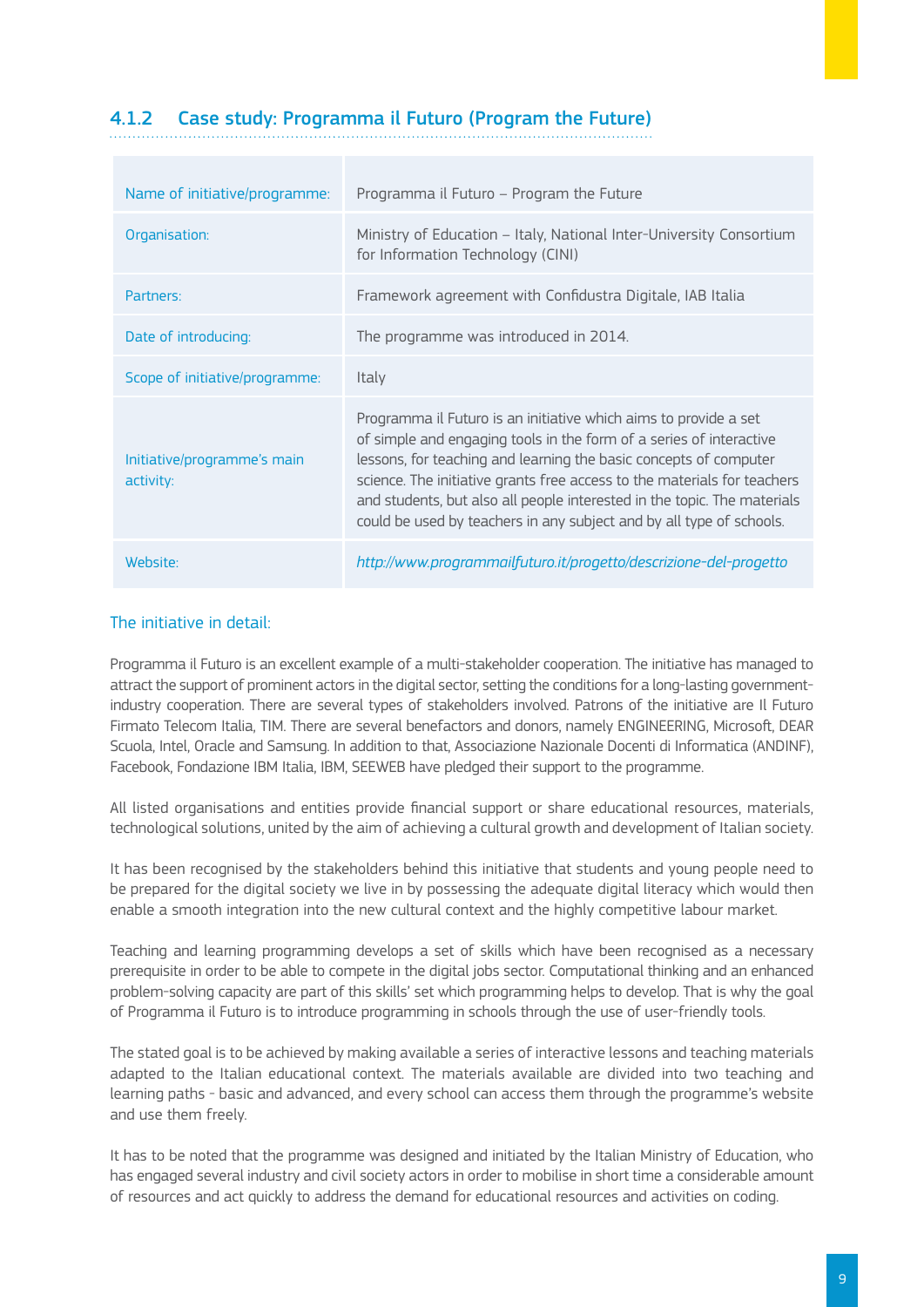## 4.2 Raising awareness for ICT skills and jobs

Career guidance and raising awareness for digital jobs at school age is an important factor for the timely integration of young people into the labour market. Career counselling should be integrated into the education practices so that education content reflects students' needs in terms of skills meeting the requirements of the jobs they wish to pursue.

Career guidance does not necessarily mean giving advice to students about a particular job or what could be the best fit for a particular student. It can also entail presenting the broad prospect of opportunities so that students would be able to make an informed decision based on their skills' sets and wishes.

The fact that fewer students embark on a career path in the digital sector does not mean that digital jobs are not attractive, it could also simply mean that students are not aware of what exactly these jobs entail. Practice shows that sometimes students have a biased idea about digital jobs as to being difficult and simply not fulfilling.

That is why it is important to raise awareness about ICT careers and the competences associated with them at a school age.

### 4.2.1 Case study:

Bring it on (Northern Ireland) / Big Ambition (England, Scotland and Wales)

| Name of initiative/programme:            | Bring IT on / BigAmbition                                                                                                                                                                                                                                                         |
|------------------------------------------|-----------------------------------------------------------------------------------------------------------------------------------------------------------------------------------------------------------------------------------------------------------------------------------|
| Organisation:                            | The Tech Partnership                                                                                                                                                                                                                                                              |
| Partners:                                | Tech Partnership, Dep. For Employment and Learning,<br>Momentum, Invest Northern Ireland, etc.                                                                                                                                                                                    |
| Date of introducing:                     | 2008                                                                                                                                                                                                                                                                              |
| Scope of initiative/programme:           | United Kingdom                                                                                                                                                                                                                                                                    |
| Initiative/programme's main<br>activity: | Provides information on digital career opportunities by giving<br>access to role model videos, companies' profiles, news and articles<br>on career trends, competitions, games, quizzes. The ultimate idea<br>of the initiatives is to inspire young people into digital careers. |
| Website:                                 | http://bringitonni.info/<br>http://www.bigambition.co.uk/                                                                                                                                                                                                                         |

### The initiative in detail:

Bring IT on and Big Ambition are initiatives coordinated by the Tech Partnership. They share the same aim and similar structure. They provide information on digital career opportunities by giving access to role model videos, companies' profiles, news and articles on career trends, competitions, games, and quizzes with the aim of attracting more young people to embark on the digital careers' path.

One particular feature of this case study is the fact that the two initiatives presented above target specific parts of United Kingdom. They follow the same approach but are, at the same time, aligned to the regional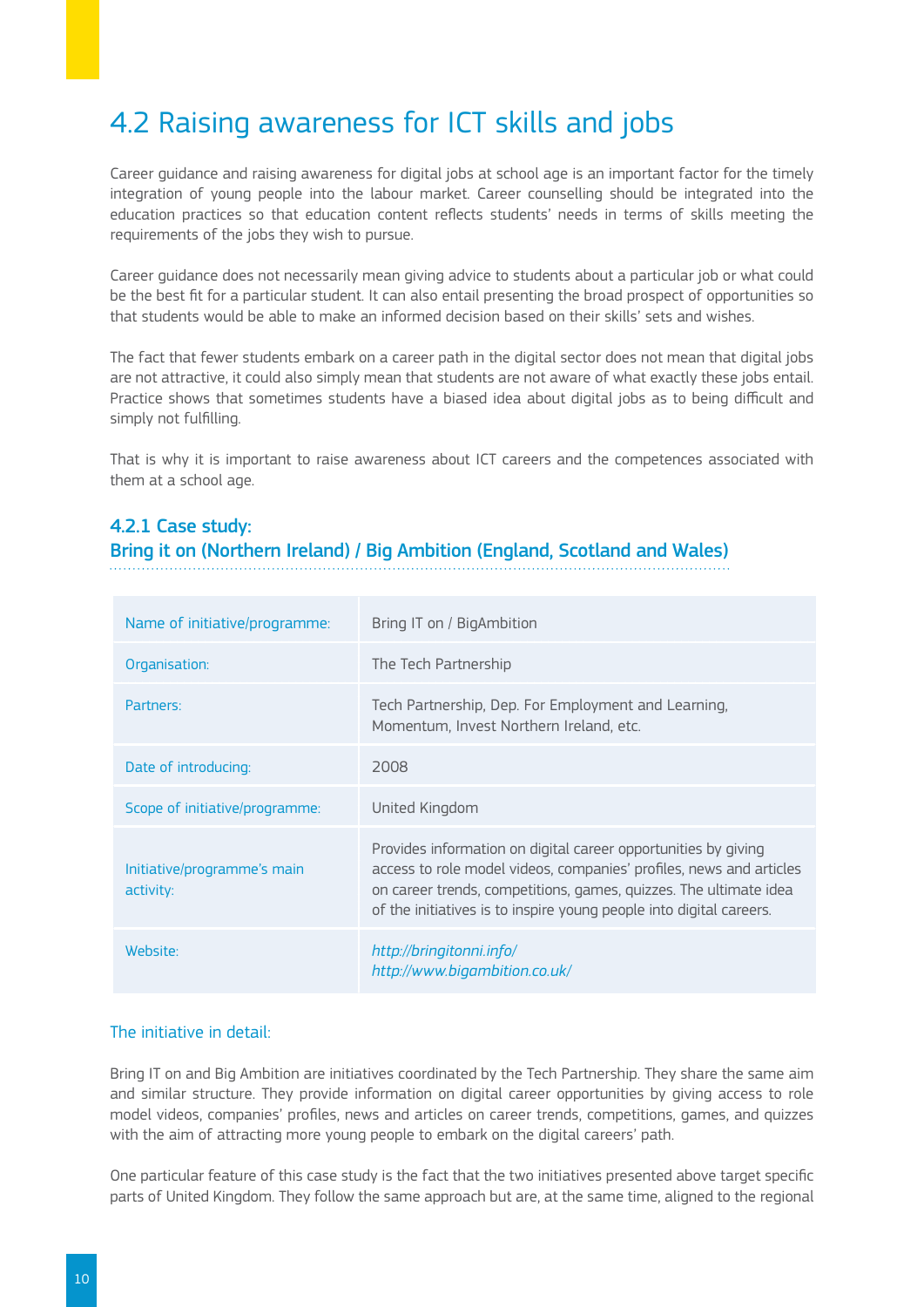specifics (type and number of jobs available) and needs. The structure of the platforms is more or less the same but the content varies according to the region.

The platforms target students but also teachers, parents and employers. They are divided in different sections covering specific topics and focus areas. There is a dedicated section to girls in technology and an information portal on IT apprenticeships in the area.

A section on job types is present on both websites. There is a list of job profiles and a subsection for each of them starting with an explanation on the job profile and what tasks it entails, what skills are required for delivering good results if in the position, profiles of professionals (in the format of videos) who are working in the same positions.

The platforms provide useful tips and advice on various topics. Each piece of information on the platform covers some aspects of the digital career cycle - choosing and matching, information about the job profile, required skills and training, company profile. The web pages are interactive, user friendly and have customization options.

There are also interactive tools such as the Dream Job Reloaded quiz (BigAmbition) or the Progression Routes (Bring IT On) tool which help young people explore future career opportunities.

### 4.2.2 Case study: GetBusy.gr

| Name of initiative/programme:         | GetBusy.gr                                                                                                                                                                                                                                                                                                                                                                                |
|---------------------------------------|-------------------------------------------------------------------------------------------------------------------------------------------------------------------------------------------------------------------------------------------------------------------------------------------------------------------------------------------------------------------------------------------|
| Organisation:                         | Greek Network of Professional Informatics (HePIS)                                                                                                                                                                                                                                                                                                                                         |
| Partners:                             | Getbusy.gr The program is part of the International Initiative<br>Microsoft YouthSpark and is a collaborative effort carried out<br>through the cooperation of the Greek Network of Professional<br>Informatics (IePIS) with: Microsoft Hellas, PEOPLECERT, ALBA,<br>DEREE, Intelen, Close The Loop, HR Passport, Flya Consulting,<br>ISON Psychometrica, ManpowerGroup and Look4Studies. |
| Date of introducing:                  | The initiative was launched in 2013.                                                                                                                                                                                                                                                                                                                                                      |
| Scope of initiative/programme:        | Greece                                                                                                                                                                                                                                                                                                                                                                                    |
| Initiative/programme's main activity: | Getbusy.gr is a web portal containing comprehensive<br>information and educational material that can be used by<br>young people in Greece in order to empower their skills<br>in accordance with today's modern and very challenging<br>economic environment.                                                                                                                             |
| Website:                              | http://getbusy.gr/Pages/View/2/description                                                                                                                                                                                                                                                                                                                                                |

### The initiative in detail:

Getbusy.gr is a Greek initiative instituted by companies, educational and training institutions, Startups and HR agencies, aiming to motivate young people to improve their e-skills and employability, increase their entrepreneurial expertise and learn about new technologies.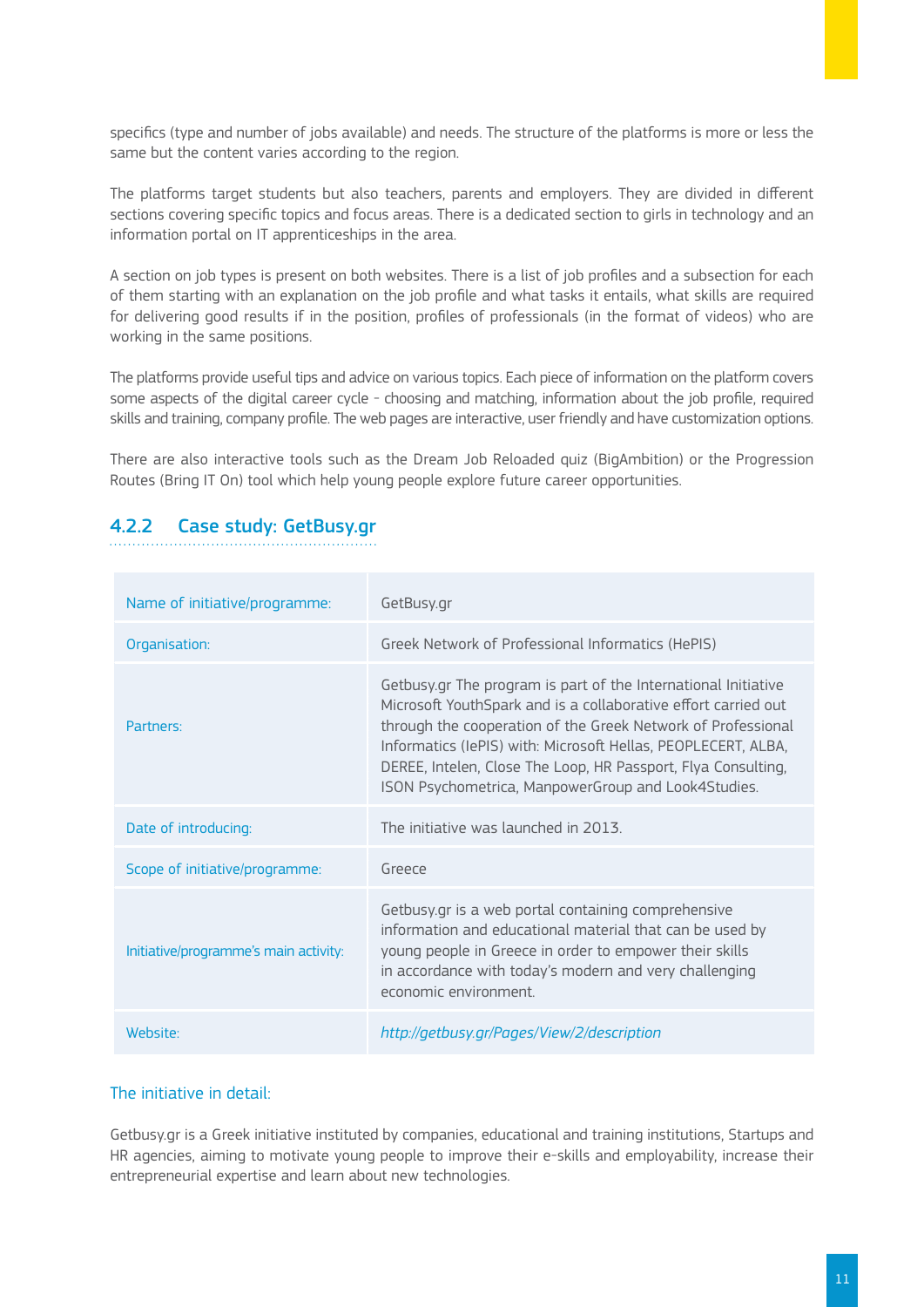Getbusy.gr, has educational and informational material, divided into four sections. All the resources in the different categories are presented in a downloadable pdf format.

The first section covers ICT Skills which are based on the official courseware of ECDL Core. The resources and materials are divided in topics, including the basic skills of word processing, spreadsheets, presentation and databases. In addition to that, there is also material for image editing, web editing, IT security and ICT project planning.

The second category is Personal & Professional Development. It provides tips and advice on the different steps of the job search process (for example CV and cover letter, job search, job interviews' preparation, networking and self-branding, working abroad, etc).

The third category focuses on entrepreneurship and tries to enhance young people's knowledge about innovation models, business plan authorship, creation and the lifecycle of a start-up. It also provides various case studies.

The final category is New Technologies and Sustainability which includes basic concepts of green entrepreneurship, Carbon Emissions, Green ICT, ECO labels for ICT.

A unique component of the platform is the educational quiz which young people can take online. The quiz questions are derived from the educational and informational material available at the portal and serve as a tool to apply the knowledge and skills developed through the use of educational materials.

An additional feature of the Getbusy portal is the section which provides up-to-date information on activities, events, jobs offerings, internship opportunities, interesting articles and study opportunities.

The Getbusy portal demonstrates a comprehensive approach to helping young people develop digital literacy and enhancing their adaptability to the challenges of the social and economic developments in Europe.

## 4.3 Matching skills to digital jobs and practical experience for students and young graduates

The mismatch between skills acquired in education and those needed in the labour market has been recognised as a major problem which inevitably leads to a widening digital skills gap. There is a significant number of jobs in the ICT field which are vacant because of the lack of candidates with the relevant skills. That is also the main reason behind the establishing of the Grand Coalition for Digital Jobs. Education and

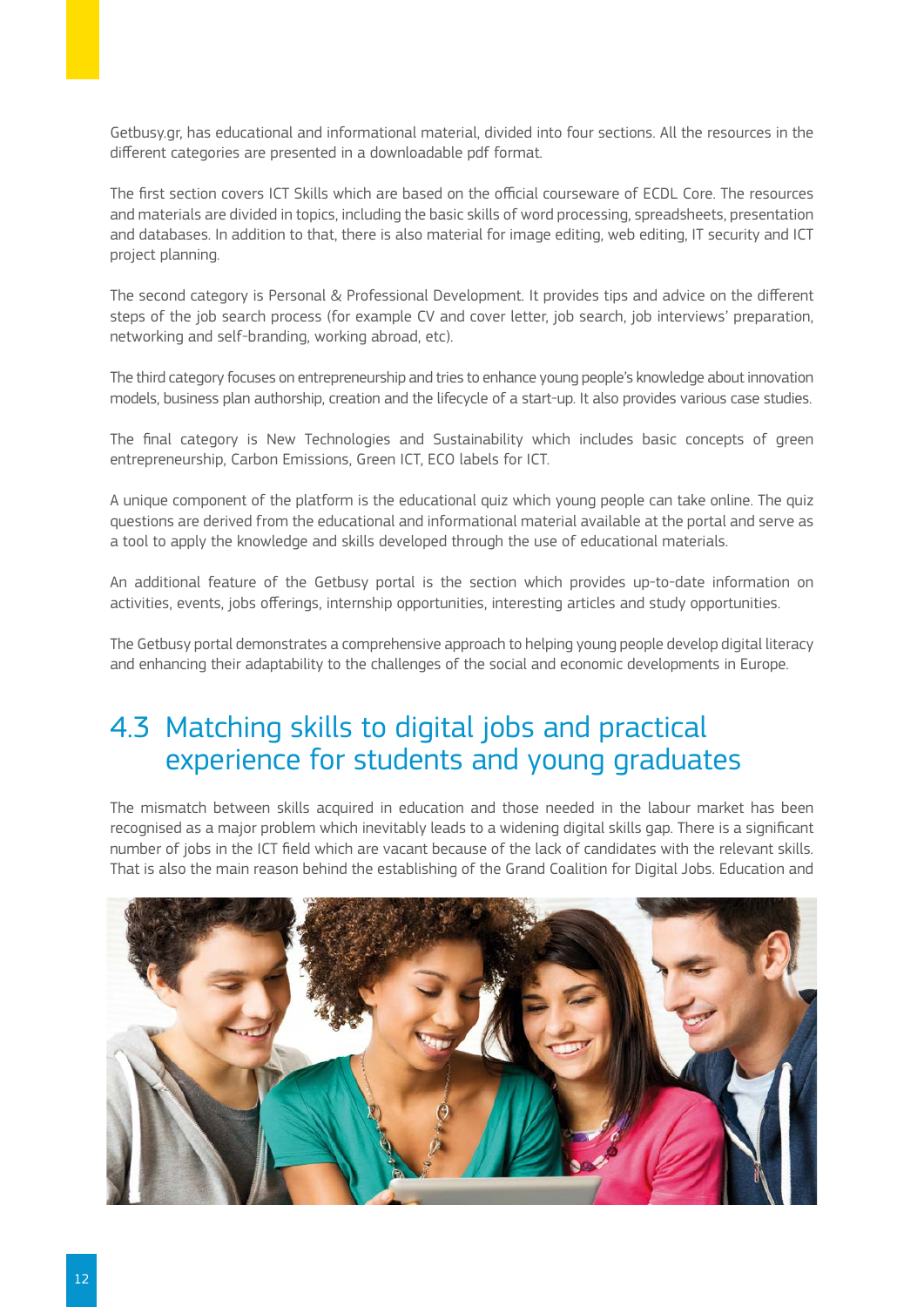training have a crucial role to play, but it is important that they are more aligned to the labour needs and employers expectations. Synergy needs to be achieved.

Furthermore, practical training opportunities such as internships may serve as an important prerequisite for entering the market of ICT jobs. Internships are a chance for young people to experience the practical application of acquired skills in a work environment. In addition to that, practical training may contribute to acquiring even more skills which are not embedded in the formal educational programmes.

An internship programme may grant the unique opportunity of acquiring more information on the type of work environment, type of work tasks and the level of skills associated with these tasks. As a consequence, internships could also raise the profile of the ICT jobs among young graduates and make them more appealing to young people who are finding their way into the labour system.

Hence, initiatives which combine training and matching of training content to digital jobs require special attention and are a good example of activities which could be up-scaled in order to reach a wider audience of young people.

| Name of initiative/programme:            | Academy Cube                                                                                                                                                                       |
|------------------------------------------|------------------------------------------------------------------------------------------------------------------------------------------------------------------------------------|
| Organisation:                            | Academy Cube gGmbH<br>(global non-profit company), Berlin, Germany.                                                                                                                |
| Partners:                                | The Academy Cube initiative combines the enterprise network and<br>experience of global companies, research institutions and universities                                          |
| Date of introducing:                     | The initiative was introduced in 2013.                                                                                                                                             |
| Scope of initiative/programme:           | International                                                                                                                                                                      |
| Initiative/programme's main<br>activity: | At the heart of the Academy Cube initiative is a cloud-based<br>internet platform that companies and institutions can use to provide<br>e-learning courses and post job offerings. |
| Website:                                 | http://www.academy-cube.com/                                                                                                                                                       |

### 4.3.1 Case study: Academy Cube

### The initiative in detail:

The Academy Cube initiative was introduced in 2013 at CeBIT by Neelie Kroes, former European Commissioner for the Digital Agenda, and Jim Snabe, former Co-CEO of SAP SE. Academy Cube is among the first initiatives to pledge their support to the Grand Coalition for Digital Jobs.

The initiative has gained popularity both among companies and also young graduates which are looking for job opportunities. It is one of the few platforms which serves as a bridge between job seekers and employers.

SAP supports the program by providing e-learning content modules and course curricula for relevant SAP solutions, including the new SAP HANA e-academy.

Academy Cube has several characteristics which in combination form a unique package of activities aimed at helping young people acquire the skills they need in order to obtain a position in the digital jobs sector.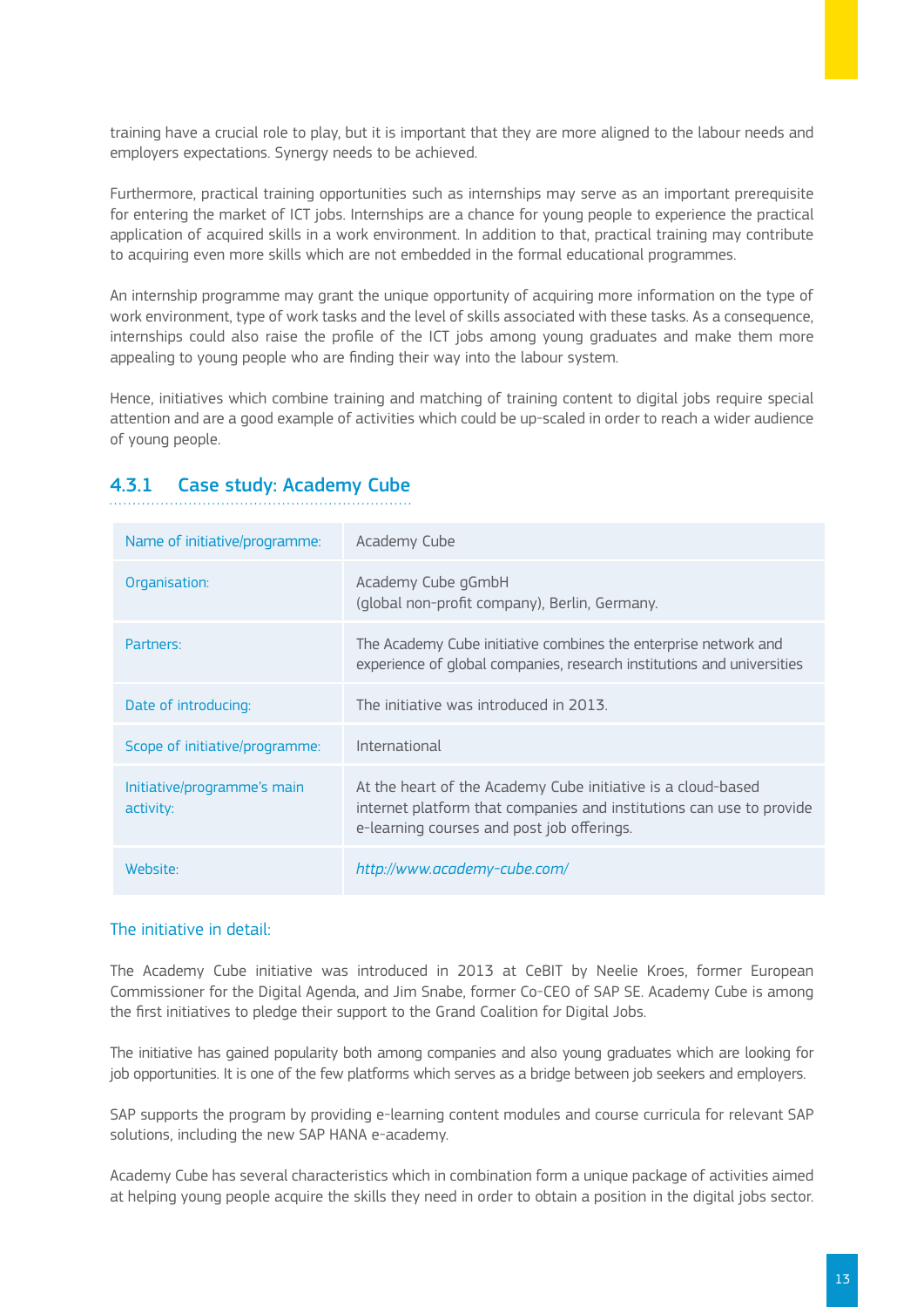On the one hand, it serves as an online e-learning platform targeted to enrich STEM (science, technology, engineering and math) graduates' skill-sets with relevant ICT competences. On the other hand, it has been also developed as a job portal where companies could post job vacancies.

The third feature of Academy Cube presents a unique component which complements the other two and positions Academy Cube among the few platforms which present a comprehensive solution to the problem of digitals skills gap in Europe. Academy Cube uses a matching system called USP which proposes courses based on a job-seekers' self-assessment.

The courses proposed as a result of the matching system have a focus on developing those skills that would meet the criteria of the desired job profile. Courses curriculum is aligned with the needs and expectations of the employers which the platform connects. Thus ensuring companies that the graduates which apply have the relevant skills and competences. As a result, the matchmaking process facilitates the recruiting process of graduates who are using the platform.

The e-learning platform has content in English and German, but it is constantly evolving. Some of the courses provided are free and others require an enrolment fee.

Furthermore, Academy Cube tries to engage more young people by sharing interesting and inspiring articles, organising Career Days, Live Q&A sessions with experienced professionals. The Academy Cube is also a stakeholder of the eSkills for Jobs campaign.

| Name of initiative/programme:            | <b>Talentum Startups</b>                                                                                                                                                                                                                                       |
|------------------------------------------|----------------------------------------------------------------------------------------------------------------------------------------------------------------------------------------------------------------------------------------------------------------|
| Organisation:                            | Telefónica                                                                                                                                                                                                                                                     |
| Partners:                                | Telefonica, Ericsson, Qualcomm, Mediatek, Fundación Adecco, SEPI<br>Foundation, Bizkaia Talent, Fundación Carolina, Fundación Barrié,<br>Top Seeds Lab, Eleven Paths, Movistar.                                                                                |
| Date of introducing:                     | The initiative was introduced in 2012                                                                                                                                                                                                                          |
| Scope of initiative/programme:           | Spain                                                                                                                                                                                                                                                          |
| Initiative/programme's main<br>activity: | Telefónica Talentum Startups is a scholarship programme which<br>attracts young talented students and gives them the opportunity<br>to gain practical experience (through internships) of working in a<br>start-up or partner companies in the digital sector. |
| Website:                                 | http://www.talentumstartups.com/                                                                                                                                                                                                                               |

### 4.3.2 Case study: Talentum Startups

### The initiative in detail:

Telefónica's programme is aimed at university students studying technological courses, recent graduates or young people with entrepreneurial ideas and interest in technology, based in Spain, who wish to experience working in a highly innovative professional environment. Talentum Startups has two initiatives.

Talentum Startups Short Track, aimed at "techies", who receive support through mentoring, financial assistance, hardware, training, etc., with the aim of developing their first technological project.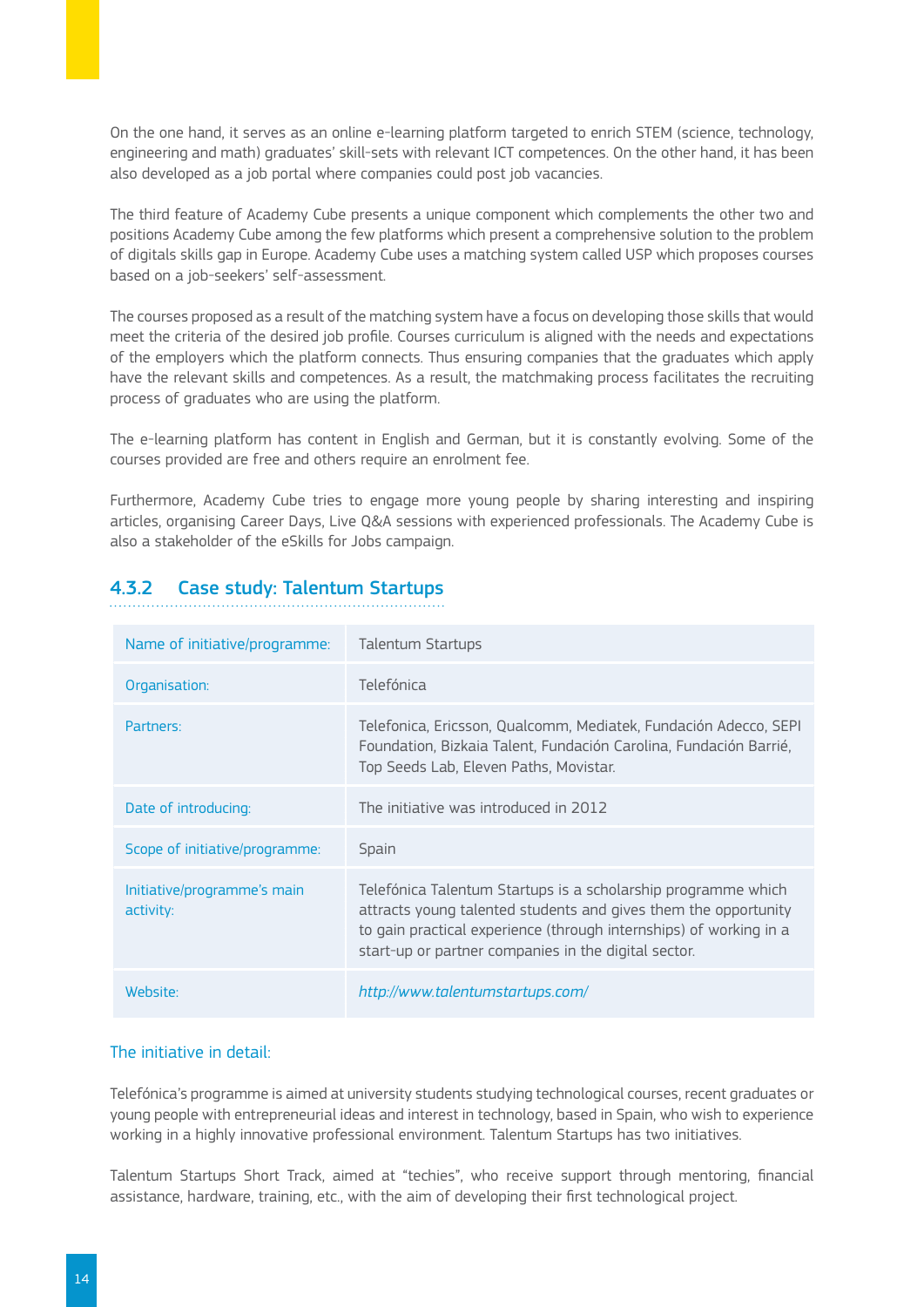Talentum Startups Long Track offers grants for students to spend six months part-time in one of the Startups in partner accelerator from the Telefonica partner network.

One of the internship opportunities offered by Talentum Startups is a six-month internship in the IMDEA Networks Institute. They have the opportunity to get practical training and at the same time perform tasks to support advanced research projects in the field of ICT.

Talentum Startups is an open innovation programme that seeks to establish synergies between three pillars: young talent, technology and entrepreneurship. It helps young people develop their projects and at the same time it contributes to the development of an entrepreneurial mind-set. A fact which supports this statement is Telefónica's testimonials according to which 75% of the young people who participate in the programme start working after the programme and 20% of them decide to create their own Startups.

## 4.4 Transversal approach to equipping young people with digital skills

It has to be recognised that it is difficult to make clear distinctions and categorisations of programmes with regard to educating young people and developing their digital skill set. All educational activities are interlinked and interdependent. Delivering innovative trainings to students is also accompanied in one way or another by raising student's awareness about ICT jobs and the related skills. In addition to that, a crucial component of the

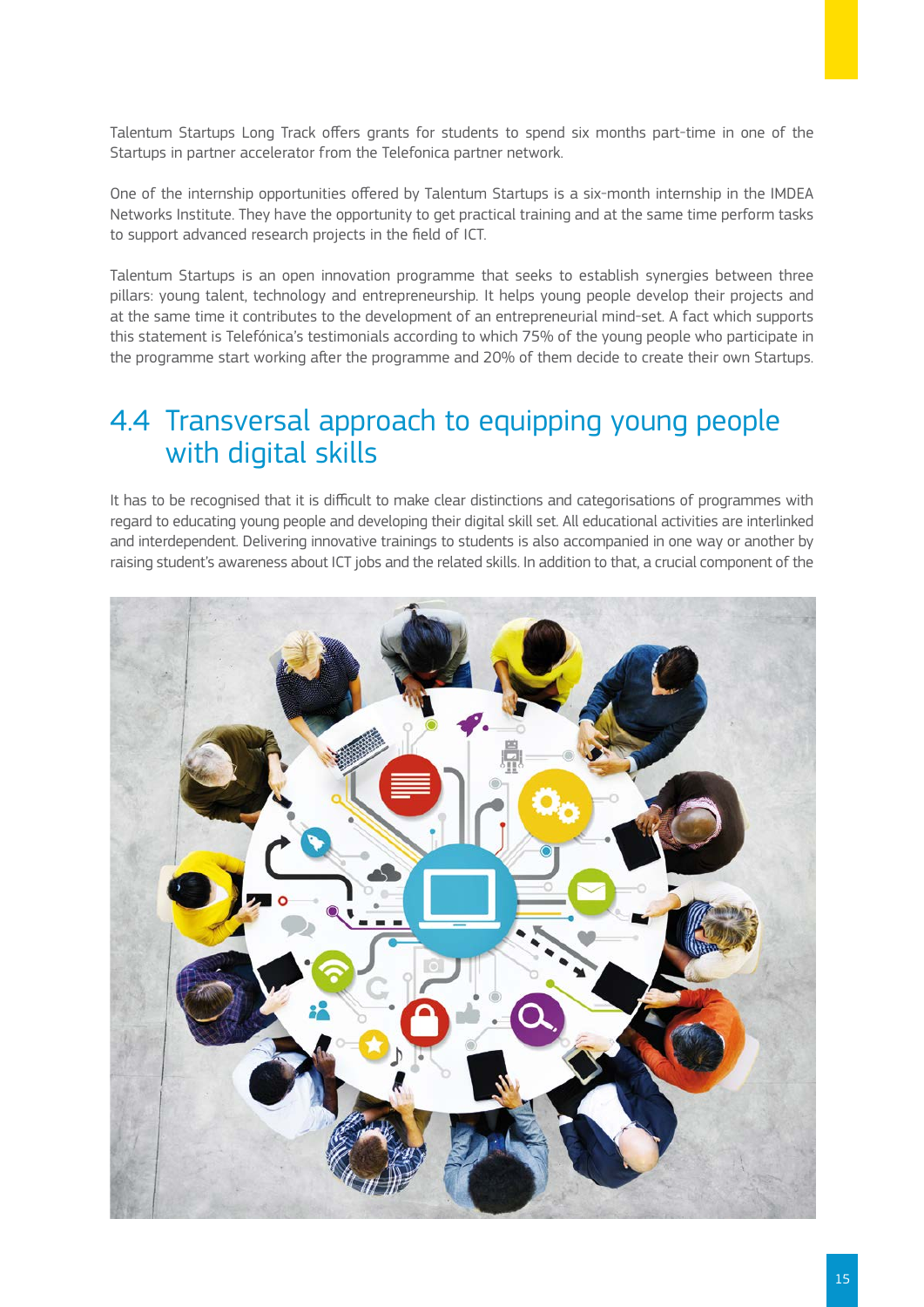process of matching skills to jobs is the training element. Career guidance campaigns and other activities aimed to raise awareness may also include workshops and short-term training activities. Career choice facilitation integrates a matching process by giving information to students about the useful skills and competences they need to develop in order to fulfil a certain job profile.

While the examples discussed in the previous sections may deliver many of the mentioned activities to a certain extent, they focus primarily on one type of activities.

That is why the last section of case studies in this report is dedicated to programmes which have a stronger focus on several activities among the following: delivering innovative training, raising awareness, matching skills to jobs, sharing resources, preparing teaching materials, exchanging best practices, etc. This last group of case studies shares a more transversal approach of delivering a wider range of programme activities from the engagement of pupils and students, via awareness raising programmes, to the matching of their skill-set with the right job-profile, passing through the delivery of training on digital competences in formal and non-formal education settings.

### 4.4.1 Case study: Pasc@line Association

| Name of initiative/<br>programme:        | Pasc@line                                                                                                                                                                                                                                                                                                                                                                                                                         |
|------------------------------------------|-----------------------------------------------------------------------------------------------------------------------------------------------------------------------------------------------------------------------------------------------------------------------------------------------------------------------------------------------------------------------------------------------------------------------------------|
| Organisation:                            | Pasc@line Association                                                                                                                                                                                                                                                                                                                                                                                                             |
| Partners:                                | 85 higher education institutions and over 1,700 companies plus two<br>sector specific trade unions (Syntec Numérique and CICF Informatique)                                                                                                                                                                                                                                                                                       |
| Date of introducing:                     | The association was established in 2006.                                                                                                                                                                                                                                                                                                                                                                                          |
| Scope of initiative/<br>programme:       | France                                                                                                                                                                                                                                                                                                                                                                                                                            |
| Initiative/programme's<br>main activity: | It is a multi-stakeholder partnership with the goal to promote dialogue<br>between academia and the ICT business sector in France. Most objectives<br>of the association seek to promote the attractiveness of ICT jobs amongst<br>the youth in order to raise numbers of ICT graduates, help develop high<br>standards for ICT in secondary and higher education and promote ICT as<br>a growth driver for the national economy. |
| Website:                                 | http://www.assopascaline.fr/650_p_40631/commissions-pasc-line.html                                                                                                                                                                                                                                                                                                                                                                |

### The initiative in detail:

A specific feature of Pasc@line is the fact that it represents a wide network of companies working in or associated with the digital jobs sector. As a consequence, the activities and programmes that the association promotes are very closely linked to employers' needs and requirements. Thus, contributing to enhancing the process of matching young people's skills to the jobs available. Young people get a clear idea of what is expected from them and which of their competences they should develop further.

One of the main aims of the association is to promote the development of digital literacy among young people through concrete actions. One of the measures is a series of videos presenting different professions. Another important step was the introduction of ICT as an A-levels school subject in 2012 in high schools, with Pasc@line's support.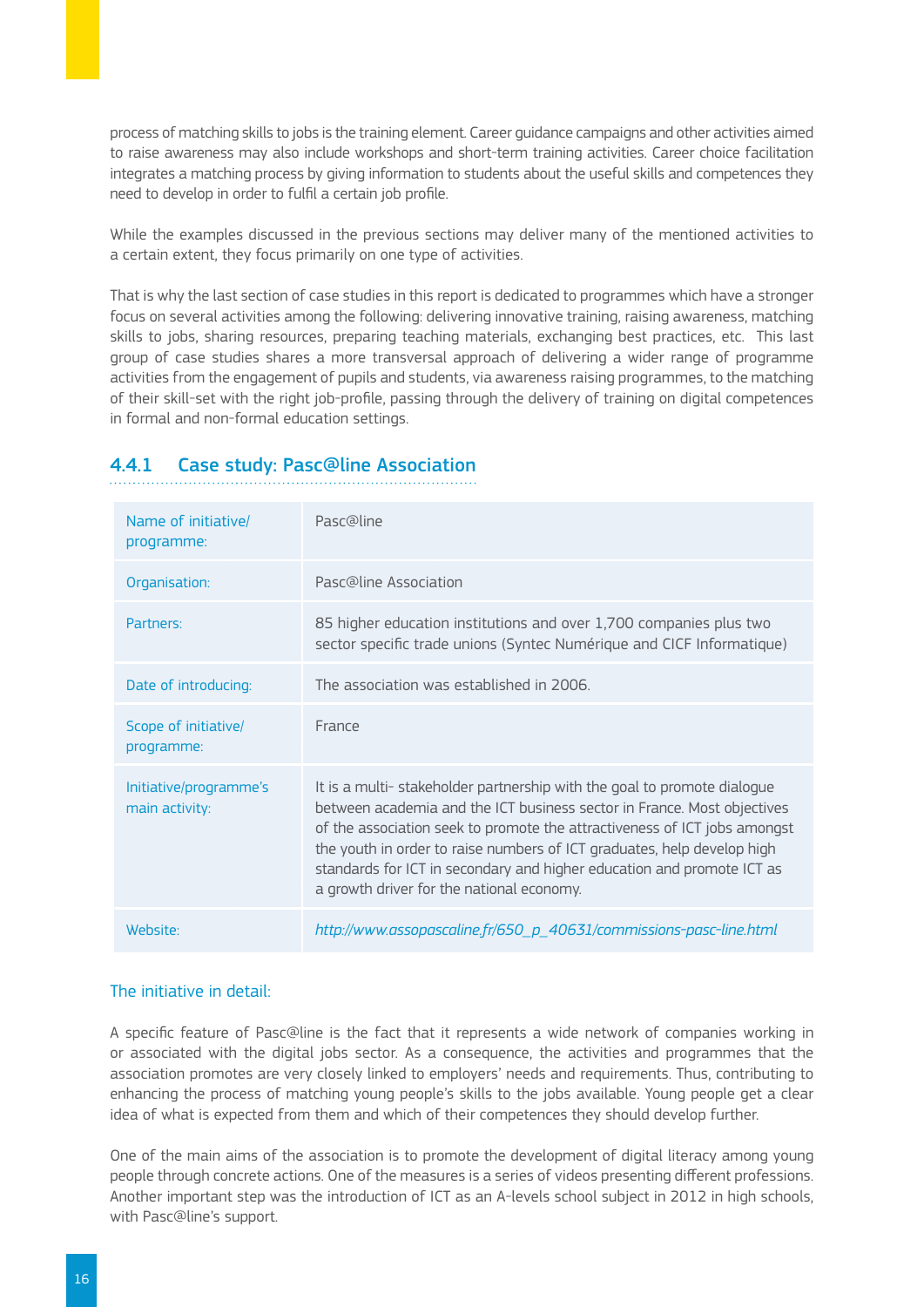In addition to that the association engages in actions aimed at establishing cooperation and lost lasting relationship between industry and educational and training institutions. The strong network established through Pasc@line tries to build upon the specific activities of awareness raising, career guidance, training and matching and as a consequence to produce recommendations for the enterprises and the digital sector training institutions ensuring that ICT education and job matching are always close to the industry's needs.

Pasc@line has been recognised as a strong network of industry stakeholders and educational institutions. Unfortunately, due to the fact that the Pasc@line activities are funded only by the industry partners and have not received any government budget allocations, cooperation with government institutions has been limited. This is, however, one area which could be further explored, in order to achieve a successful policy dialogue which could enhance the scope and results of Pasc@line Association's work.

### 4.4.2 Case study: Jet- Net – Youth and Technology Network Netherlands

| Name of initiative<br>programme:         | Jet- Net - Youth and Technology Network Netherlands                                                                                                                                                                                                                                                                                                                                                                                       |
|------------------------------------------|-------------------------------------------------------------------------------------------------------------------------------------------------------------------------------------------------------------------------------------------------------------------------------------------------------------------------------------------------------------------------------------------------------------------------------------------|
| Organisation:                            | Jet- Net - Youth and Technology Network Netherlands                                                                                                                                                                                                                                                                                                                                                                                       |
| Partners:                                | The network consists of 91 national and international companies,<br>representatives of government ministries, trade organisations, the national<br>Science and Technology Platform and 175 HAVO / VWO schools.                                                                                                                                                                                                                            |
| Date of introducing:                     | The network was established in 2002                                                                                                                                                                                                                                                                                                                                                                                                       |
| Scope of initiative/programme:           | <b>Netherlands</b>                                                                                                                                                                                                                                                                                                                                                                                                                        |
| Initiative/programme's main<br>activity: | Jet-Net companies organise a wide variety of programmes for students<br>attending higher-general secondary (havo) and pre-university (vwo)<br>education schools. They include special lectures, classroom projects,<br>helping students choose subject combinations, offering career-<br>orientation information sessions, giving tours of their facilities and<br>coaching students during projects connected with subject combinations. |
| Website:                                 | http://www.jet-net.nl/home.html                                                                                                                                                                                                                                                                                                                                                                                                           |

### The initiative in detail:

The network has been selected as a case study in this report as it demonstrates a successful long lasting multi-stakeholder cooperation which is also growing in popularity and scope and offers many initiatives which could be replicated or upscaled on a regional or international level. The network could serve as an example of a successful application of a transversal approach to equipping young people with skills they needed in order to be competitive on the labour market.

The initiatives developed in the framework of Jet- Net are numerous. All programmes and initiatives are designed by companies in close cooperation with schools in order to fit the educational activities and students' curriculum in a meaningful way.

The activities delivered by the members of the network include special lectures, classroom projects, helping students choose subject combinations, offering career-orientation information sessions, giving tours of their facilities and coaching students during projects connected with subject combinations. All activities complement each other with the goal of encouraging students to engage in STEM related study activities and spark their interest in pursuing a job in the STEM fields.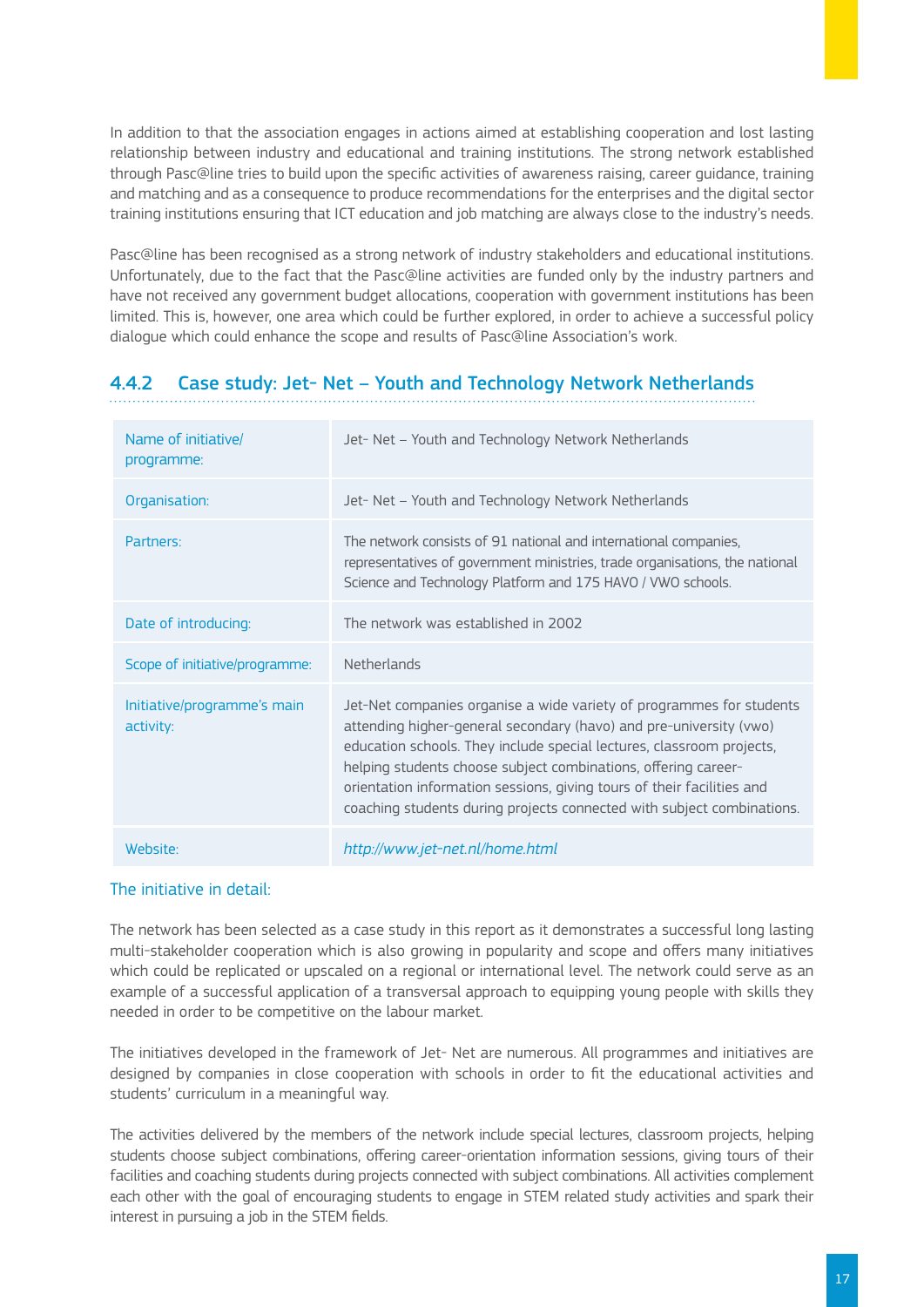In addition to specific programmes between individual companies and schools, Jet-Net also develops general programmes which are focused on career guidance and helping students make informed choices in respect of their future studies and careers. An example for such programme is the annual Jet-Net Career Day which offers students the opportunity to discuss their future prospects with young engineers and research staff in a wide variety of disciplines.

The Jet-Net network has demonstrated through its activities that they recognise the importance of teachers and parents in the process of developing students' skills sets. That is why many initiatives in the framework of the network focus also on developing teachers' competences and encouraging parents' involvement.

Information materials are regularly produced and disseminated within the teacher's community and parents. Workshops for teachers are delivered. Furthermore, a teacher work experience programme has been introduced. Teachers are given the opportunity to acquire practical experience within a company's activities which then influences their teaching practices. During the programme teachers have the opportunity to reflect on how companies could contribute to delivering curriculum related activities.

Jet- Net is an excellent example of a programme which has a strong network cooperation at its basis. The fact that since its launch in 2002 the initiative has grown in number and scope makes Jet-Net an excellent case study which offers successful practices of school- industry cooperation. The initiative could provide useful tips for maintaining such a wide network and ensuring that all cooperation activities are uninterrupted.

The strength of the network and the success of its activities is ensured by the functioning of a 'buddy system' where companies with more experience of working within the network share tips and best practices regarding schools- industry cooperation with the newly involved companies. This prevents the new companies from making the same mistakes and adopting approaches to cooperation which are not so successful.

Another interesting feature of the network is the clustering of small organisations in regional activities and cooperation where they share resources and know-how and make sure that the activities that are delivered have a stronger impact. This facilitates the establishment of a stronger network and more focused activities in which regional specifics have been taken into consideration.

The coordination and communication within the network is based on a network of coordinators. Each company has an appointed company coordinator or project manager who is aware of all the Jet- Net projects and activates that the company delivers or participates in.

There is one body that provides coordination at a central (national) level- Jet-Net's national coordination desk. Schools or teachers could at any moment reach out to this body and be provided with all the information they need.

# 5. Conclusions and Recommendations

In this report we have considered a variety of initiatives and educational programmes established with the aim of addressing the digital skills gap and equipping young people with competences, critical for their success and thriving in a digital economy. The initiatives we have selected and described in this document are considered best practices since they proved to be innovative, sustainable and impactful, and they also show some common elements which contributed to their success.

One of the main aspects we want to focus on is the importance of the establishment of multi-stakeholder partnerships, joint ventures who see the participation of government agencies, industry and civil society organisations and which are driven by the concept that the private sector can complement and support the services traditionally provided by the public sector.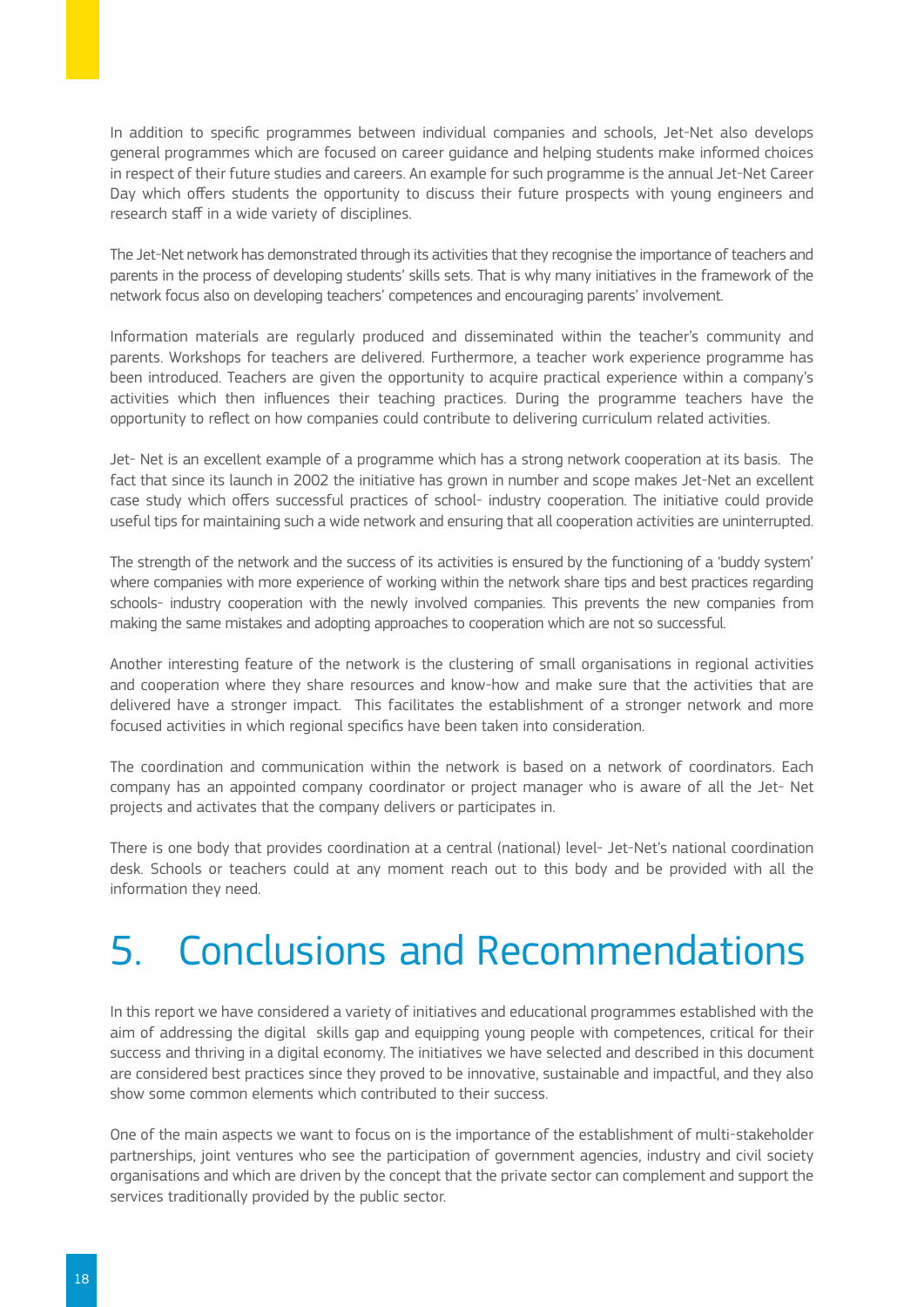As the main aim of this document is to inspire and guide stakeholders to replicate or scale up such initiatives, we thought it would be appropriate to provide some suggestions and recommendations to be taken into account while considering and planning to undertake an educational programme in the field of digital skills and competences.

**Operational recommendations** can be addressed to the main actors involved in the development of educational programmes, especially when they consider the establishment of multi-stakeholder partnerships, i.e. representatives from industry and the civil society, on the one hand, and teachers and other professionals from the education field, on the other. Having in mind that these are usually the main persons directly involved in the design and roll out of government-industry partnerships, it is important that they take into account practical advice and suggestions, which help to achieve shortterm objectives, with the aim of improving and facilitating the proper development and effectiveness of these initiatives.

On the other hand, **strategic recommendations**, focused on the achievement of long-term objectives, should also be established. In this respect, it is important to address policy makers at national and European level and establish action plans and promote broad approaches that can offer a proper environment to reach the goal of increasing the number of digitally skilled young people.

In between of these two levels of measures, it is also necessary to establish **tactical recommendations**, which are focused on short and medium-term objectives. These are mainly addressed to policy makers at national, regional, and local levels, as well as to facilitators or organisations which can coordinate government-industry educational programmes (e.g. National and Local Coalitions, employers' organisations, universities, research centres, etc.).

The importance of particularly acting at regional and local levels is crucial to effectively reach the main stakeholders involved in multi-stakeholders partnerships and to align the national strategic objectives with the (mainly local) operational actions.

The following recommendations were discussed in a workshop that took place in Zurich during the annual conference organised by EUN, in November 2014 and that gathered important stakeholders at European level (policy makers, representatives from multinational businesses, education experts).

## 5.1 Operational recommendations

### **Avoid duplication of initiatives and programmes**

Before developing a new educational programme it is advisable to verify whether in the country or area of scope there are already initiatives addressing the same topic or matter. While a reasonable competition among educational programmes may be stimulating for the actors involved, in presence of a multiplication of initiatives the limited resources private and public bodies can allocate would inevitably be dispersed.

### **Liaise with other initiatives and actors in the area in order to benefit from their knowledge and experience.**

This could mean liaising with actors and programmes in the same geographical area (region) or the same thematic area. They could bring useful know-how reflecting the regional specifics and could point to useful channels of cooperation and communication.

### **Make openly available initiative outputs and results**

Making available guideline documents, evaluation tools, and databases with practices, policies and role models –when possible in open license format- it is crucial to effectively disseminate the initiative result and allow third organisations to build on the work done so far.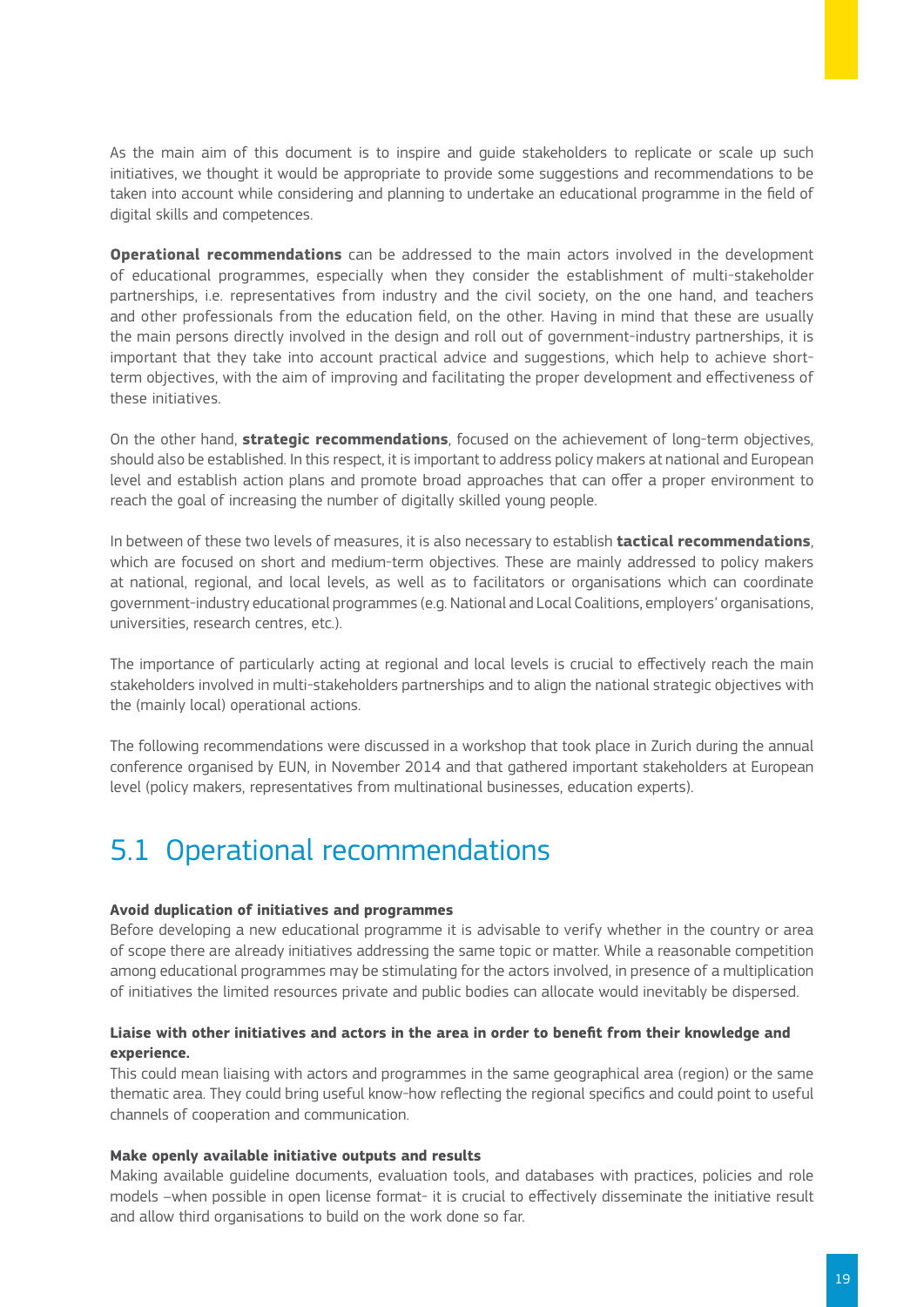### **Encourage/Invite volunteer participation**

Engaging people with strong motivation and high interest in the activities could be a driver for innovation in delivering educational activities and disseminating results and best practices. CoderDojo, Stemettes, Google SC First, Code Club are examples of programmes which demonstrate a very well integrated volunteer participation.

#### **Include in the programme specific actions aimed to achieve gender balance in the field of ICT**

Despite efforts to achieve a more even representation of female professionals with advanced digital skills in the ICT, a gender balance is far from achieved. Numerous analyses have shown that females perform just as well as males in ICT jobs and in the STEM fields in general. Therefore, more efforts should be focused on introducing targeted educational activities with the aim of fostering girls' interest in ICT careers. Role-model activities could serve as a useful tools for boosting female's confidence in pursuing a job in ICT.

#### **Integrate evaluation activities as part of the design of the educational programme**

The integration of feedback and evaluation of delivered educational initiatives is a useful tool for ensuring that the needs of the target audience are met and there is a constant improvement of the quality of educational materials. A peer review process is particularly advisable for educational resources for educators.

## 5.2 Tactical recommendations

#### **Engage multiple stakeholders (industry, government, educational institutions, and third sector).**

Most of the initiatives presented as case studies demonstrate successful multi-stakeholder partnerships. The advantage of collaborating with partners from different background (government, industry, civil society, etc.) is that each partner could contribute with a different set of activities, knowledge and resources, coming from their field of work. Hence, educational programmes could reflect their contribution and be more comprehensive in delivering useful and meaningful activities. A Multi-stakeholder partnership should ideally aim to identify and engage all the most relevant actors in a specific field of expertise or sector to maximise the quality and impact of the design initiative.

Multi-stakeholder partnerships are also beneficial for overcoming the polarisation between the formal education institutions and the industry actors (employers) and for building a trusted cooperation ecosystem.

#### **Support teachers'/educator's in further developing their competences.**

Development of teachers'/educators' competences ensures that the teaching activities are innovative and engaging and new tools are integrated in the teaching process. As underpinned by the case studies (e.g ProgeTiger, Jet-Net, etc.) presented in this report many of the well-functioning programmes have also focused efforts at ensuring that the educators involved have the necessary competences.

Developing teachers' competences could have a positive impact on the process of integrating career counselling into the education practices so that education content reflects students' needs in aspects of useful skills meeting the requirements of the jobs they wish to pursue.

According to a recent *[Eurydice report](http://eacea.ec.europa.eu/education/eurydice/documents/thematic_reports/184EN.pdf)*, there are several areas for which teachers say they have moderate or high levels of needs for Continuing Professional Development (CPD) that are often not matched by participation. One of the areas identified by the teachers is student career guidance and counselling.

#### **Integrate career counselling activities into education practices**

Career counselling should be integrated into the education practices so that education content reflects students' needs in aspects of useful skills meeting the requirements of the jobs they wish to pursue.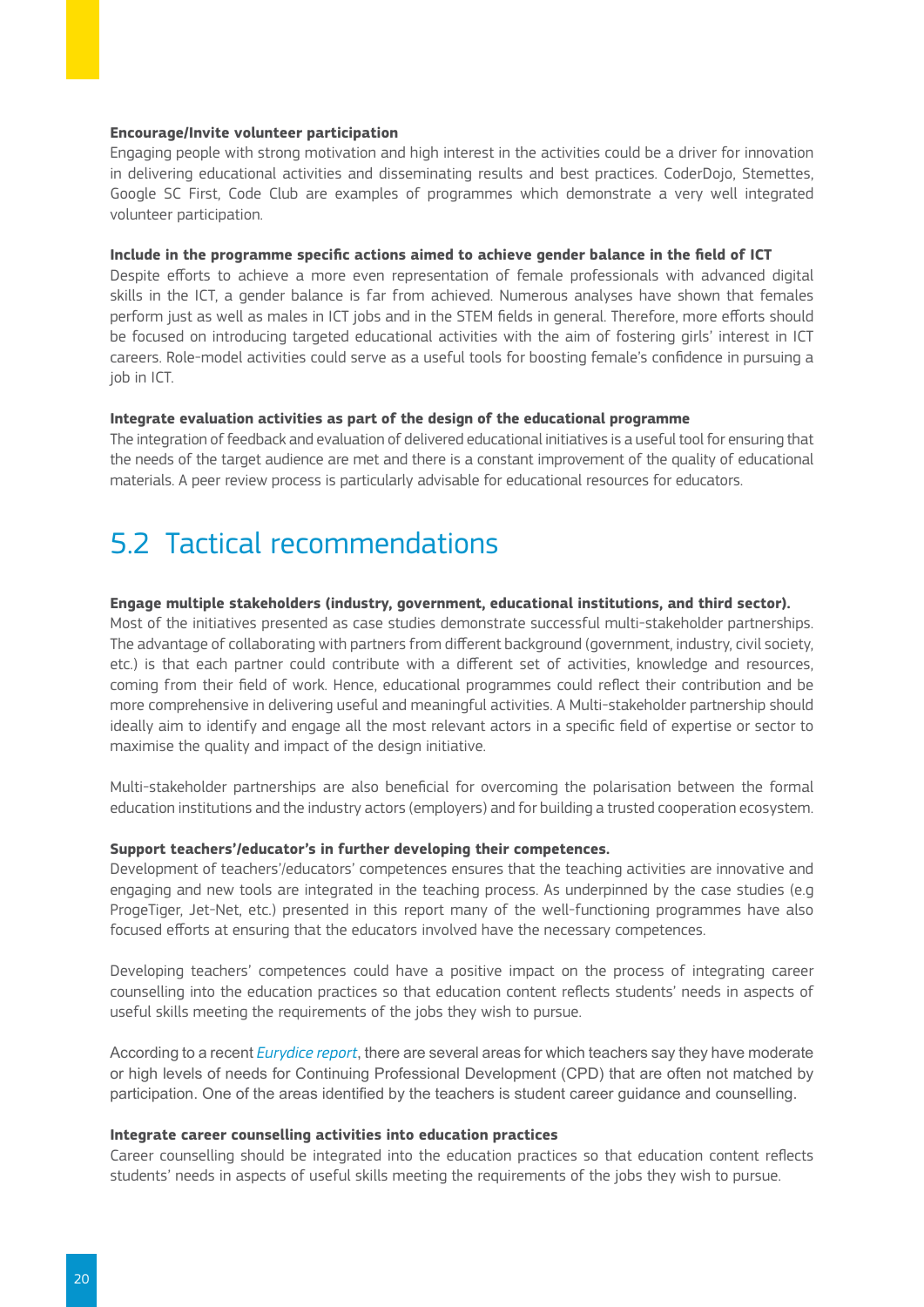That is why it is crucial to address this issue by aligning educational programmes to the requirements of the labour market. A significant contribution to solving this problem would be strengthening the governmentindustry cooperation. Considering the lack of digitally skilled young people, a synergy between educational activities and practices and employers' requirements ought to be achieved.

## 5.3 Strategic recommendations

### **Try to achieve broader political support to educational programmes**

In order to support multi-stakeholder partnerships and their educational programmes it is important to gain a broad political recognition and endorsement which would ideally see the involvement of different Ministries and particularly the Ministry of Education, as well as Industry and Employment.

### **Foster the integration of formal and non-formal teaching and learning**

Formal and non-formal teaching and learning should be more and more integrated in educational programmes. It is the responsibility of the formal education sector to provide young people with the skills and mind-set necessary to thrive in a digital society, but being the ICT constantly evolving, the possibility for the young people to acquire competences via after school clubs, online trainings and other opportunities is highly beneficial and allow the individual to follow a personalised and self-driven learning path.

### **Improving coordination within local, regional and national initiatives.**

National programmes based on long terms strategies are more likely to be sustainable in the long term and achieve a strong impact in the audiences they target. However, the majority of the educational programmes analysed are focused on a specific skill set or ICT sector or operate according to a specific and tailored approach. That is why a top-down comprehensive programme might be difficult to implement. Federating such initiatives, and having more tailored communication channels may prove more useful in creating an ecosystem where local, regional and national initiatives benefit from the support of an umbrella entity which is more sensitive to their specific focus area or sector.

#### **Contribute to the alignment of expectations of stakeholders and search for common goals**

Alignment of stakeholders' expectations could only be achieved by facilitating an inclusive policy dialogue where stakeholders could share their position and generate progressive policy recommendations. Although stakeholders are often very diverse, common goals shared by all could be identified and ways of achieving these goals mapped. The need for a search of common goals is underpinned by the fact that the integration of ICT has been recognised as a transversal phenomenon which affects all societal actorspublic institutions, third sector and all industry domains.

#### **Focus on mind-set changing competences as coding and computing**

Despite the debate on what skills and competences are the most useful and are most needed in the labour market is open and evolving, more and more initiatives are now focusing on equipping young people with the right mind set to navigate in a digital economy. The recent trend is to focus specifically on coding or computer programming in order to make pupils aware of what lies behind any automation and piece of technology, and several very successful initiatives have been organised around this skill. The popularity of this approach is also due to the fact that learning how to code proved to be successful for developing collateral skills, e.g. logical thinking, problem solving and creativity. Furthermore, via recently developed tools and online application, coding can be integrated in the teaching of several subject, allowing to link more explicitly ICT, and related competences, to a variety of subject and disciplines.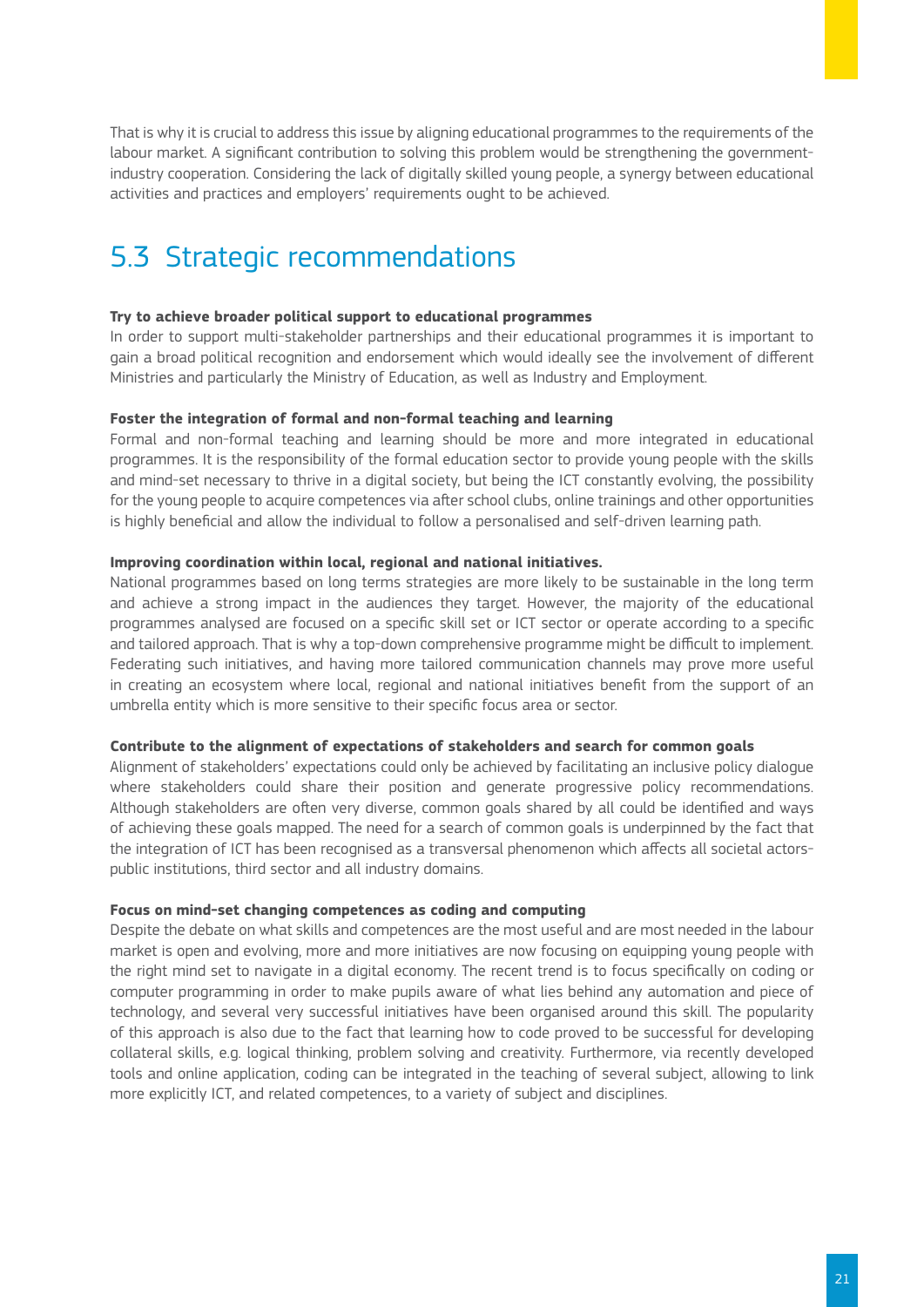# 6. Collection of best practices

÷.

# 6.1 Innovative teaching and learning programmes

| <b>Initiative</b>                                       | Country        | <b>Target</b>                     | Link | Short description                                                                                                                                                                                                                                                |
|---------------------------------------------------------|----------------|-----------------------------------|------|------------------------------------------------------------------------------------------------------------------------------------------------------------------------------------------------------------------------------------------------------------------|
| CoderDojo clubs                                         | International  | Young people<br>$7 - 17$          | Link | A Dojo is a local, independent, volunteer-<br>led programming club which offers free<br>coding lessons.                                                                                                                                                          |
| <b>TechFuture Girls</b><br>(Computer Club<br>for Girls) | United Kingdom | High school<br>girls              | Link | The initiative helps girls develop their<br>skills in IT through a series of carefully-<br>graded challenges, themed around their<br>interests - like fashion, music, sport<br>and celebrity. It aims to boost their<br>confidence and self-esteem.              |
| Code Club                                               | United Kingdom | Children<br>aged 9-11             | Link | Nationwide network of free volunteer-<br>led after-school coding clubs for children.<br>Coding clubs are organised at schools or<br>at non-school venues such as libraries.                                                                                      |
| Devoxx 4 kids                                           | International  | Children<br>aged 10-14            | Link | Teaching children Computer<br>Programming by introducing them to<br>concepts of robotics, electronics and<br>generally being creative with these kind<br>of devices.                                                                                             |
| ProgeTiger                                              | Estonia        | Grades<br>1 to 12                 | Link | Teaches programming, web applications<br>and website creation during classes or<br>in hobby clubs to students from grades<br>1 to 12.                                                                                                                            |
| <b>SmartLabs</b><br>(NutiLabor)                         | Estonia        | Yong people<br>$10 - 19$          | Link | SmartLabs supports and promotes<br>IT-related afterschool activities (web<br>designing, programming, 3D modelling,<br>computer engineering, etc.) among youth<br>to improve IT awareness and increase<br>the number of youth choosing to study<br>science or IT. |
| Computational<br>Thinking and<br>Practice               | Denmark        | Secondary<br>school<br>students   | Link | A Danish initiative to redefine and<br>revitalise computing in Danish high<br>schools, taking a broader approach and<br>accommodating the four different types<br>of high schools in Denmark with one<br>generic computing subject.                              |
| <b>IT School</b>                                        | Poland         | Students of<br>secondary<br>level | Link | The IT School is an online pre-<br>university programme for learning<br>theory and application of Information<br>and Communication Technologies. The<br>programme serves as an additional tool<br>for teachers to enhance the learning<br>process.               |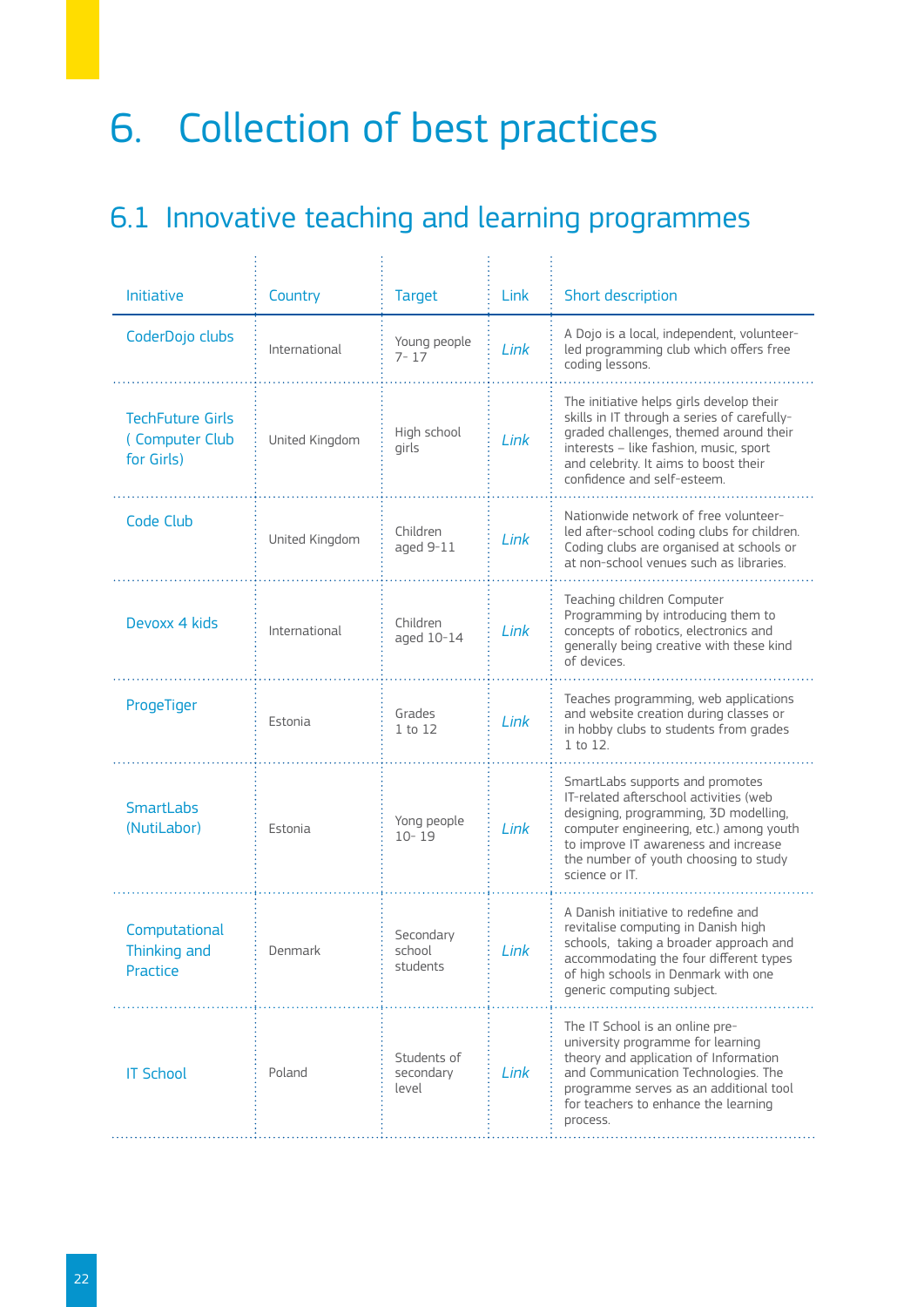| Initiative                                                        | Country         | <b>Target</b>                                                  | Link | Short description                                                                                                                                                                                                                                                                 |
|-------------------------------------------------------------------|-----------------|----------------------------------------------------------------|------|-----------------------------------------------------------------------------------------------------------------------------------------------------------------------------------------------------------------------------------------------------------------------------------|
| <b>Introduction</b><br>to Computer<br><b>Science</b><br>programme | International   | Secondary<br>schools<br>students                               | Link | Oracle Academy's Introduction to<br>Computer Science curriculum is<br>designed to awaken student interest<br>in computer science. It offers access to<br>world-class software, Java development<br>environments, curriculum, faculty<br>training, certification preparation, etc. |
| <b>Telerik Academy</b>                                            | <b>Bulgaria</b> | Primary and<br>secondary<br>students,<br>People of all<br>ages | Link | Telerik Academy offers free training<br>to students in secondary and higher<br>education and professionals which would<br>help them acquire the relevant skills in<br>order to meet the demands of the labour<br>market.                                                          |
| <b>Small Basic</b>                                                | International   | <b>Students</b>                                                | Link | Microsoft Small Basic is a project that is<br>aimed at making computer programming<br>accessible to beginners. The project<br>comprises a simple programming<br>language that gathers inspiration<br>from the original BASIC programming<br>language.                             |
| Codecademy                                                        | International   | People 13+                                                     | Link | Codecademy is an online interactive<br>platform that offers free coding<br>classes in 8 different programming<br>languages including Python, PHP, jQuery,<br>JavaScript, AngularJS, and Ruby, as well<br>as markup languages HTML and CSS.                                        |
| Microsoft<br><b>Digital Literacy</b><br>Curriculum                | International   | People of all<br>ages                                          | Link | The Curriculum helps people develop<br>essential skills to begin computing with<br>confidence. The curriculum features<br>screen shots and simulations from<br>Windows 8 and Microsoft Office 2013<br>to illustrate and provide hands-on<br>examples.                             |
| Khan academy                                                      | International   | People of all<br>ages                                          | Link | Khan Academy offers learning materials<br>that empower learners to study at<br>their own pace in and outside of the<br>classroom. The Academy tackles math,<br>science, computer programming, history,<br>economics, etc.                                                         |
| <b>Code Power</b>                                                 | Netherlands     | Upper-<br>primary<br>school<br>teachers                        | Link | Offers a range of courses to get teachers<br>familiar with the basics of programming.<br>Workshops are approachable and offer<br>room for personal experimentation.                                                                                                               |
| <b>TechFuture</b><br>Classroom                                    | United Kingdom  | Young people<br>$11 - 19$                                      | Link | TechFuture Classroom is a hub of free<br>computing resources, developed with<br>industry to provide authentic projects<br>mapped to computing, ICT and computer<br>science qualifications.                                                                                        |
| Talentum<br><b>Schools</b>                                        | Spain           | Young people<br>$4 - 18$                                       | Link | An online platform, offering courses<br>covering various areas such as<br>programming, robotics, augmented<br>reality and the development of mobile<br>apps.                                                                                                                      |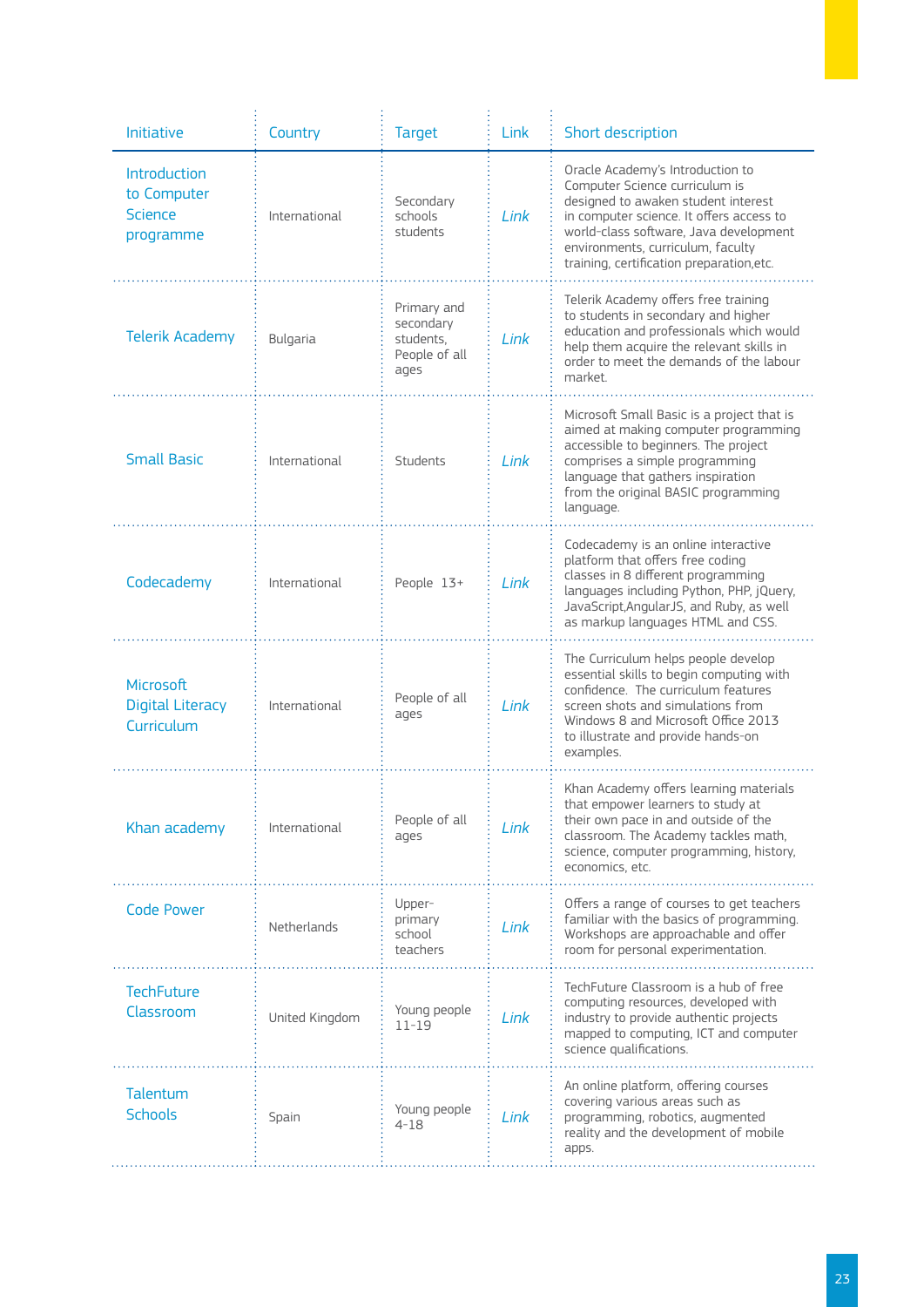| Initiative                       | Country       | Target                                               | Link | Short description                                                                                                                                                                                                                    |
|----------------------------------|---------------|------------------------------------------------------|------|--------------------------------------------------------------------------------------------------------------------------------------------------------------------------------------------------------------------------------------|
| <b>Digital Skills</b><br>Academy | International | Young<br>graduates,<br>People of all<br>ages         | Link | The Academy's programmes are focused<br>on developing industry-ready talent<br>through degree programmes that<br>are closely aligned with the needs of<br>industry.                                                                  |
| Programma il<br><b>Futuro</b>    | Italy         | Primary and<br>Secondary<br>teachers and<br>students | Link | The programme enables teaching and<br>learning of programming in Italian<br>schools, by providing a series of<br>interactive lessons on coding which<br>every school and teacher of any subject<br>can use according to their needs. |

# 6.2 Raising awareness for ICT skills and jobs

| <b>Initiative</b>                   | Country     | <b>Target</b>                                      | 1 ink | Short description                                                                                                                                                                                                                                                                                          |
|-------------------------------------|-------------|----------------------------------------------------|-------|------------------------------------------------------------------------------------------------------------------------------------------------------------------------------------------------------------------------------------------------------------------------------------------------------------|
| Women Into<br>Technology, FIT       | Austria     | High school<br>students<br>(girls)                 | Link  | The program aims to encourage an<br>increased number of female school<br>leavers to opt for technical or scientific<br>studies, by providing information about<br>university programmes and promoting<br>the success stories of women in the<br>technology sector.                                         |
| <b>Bebras</b>                       | Lithuania   | Grade $1 -$<br>grade 12                            | I ink | The Bebras International Contest on<br>Informatics and Computer literacy is a<br>motivation competition in informatics<br>that addresses all lower and upper<br>secondary school pupils.                                                                                                                   |
| GetBusy.gr                          | Greece      | Young people                                       | Link  | Getbusy.gr is a web portal containing<br>comprehensive information and<br>educational material that can be used by<br>young people in Greece with the aim to<br>motivate them to improve their e-skills<br>and employability.                                                                              |
| "TIK? $-$ TAK!"<br>$("ICT? - YES!)$ | Poland      | Students of<br>primary and<br>secondary<br>schools | Link  | "ICT? Yeah!" is a National Computer<br>Science Competition for primary and<br>secondary schools.                                                                                                                                                                                                           |
| Jet-Net Junior                      | Netherlands | Students<br>in primary<br>education                | Link  | Jet-Net Junior Hubs are regional<br>grouping of primary school pupils,<br>teachers and students of the various<br>teacher training colleges. The Jet-Net<br>Junior Hub ensures that current students<br>and teachers enjoy the contact with<br>science and technology.                                     |
| Jugend forscht                      | Germany     | Students<br>under 21                               | Link  | Jugend forscht" is a country wide<br>competition in which students research<br>a self-chosen topic using methods from<br>mathematics, computer science, natural<br>science or technology. The winners<br>are offered internships as well as the<br>chance to participate in international<br>competitions. |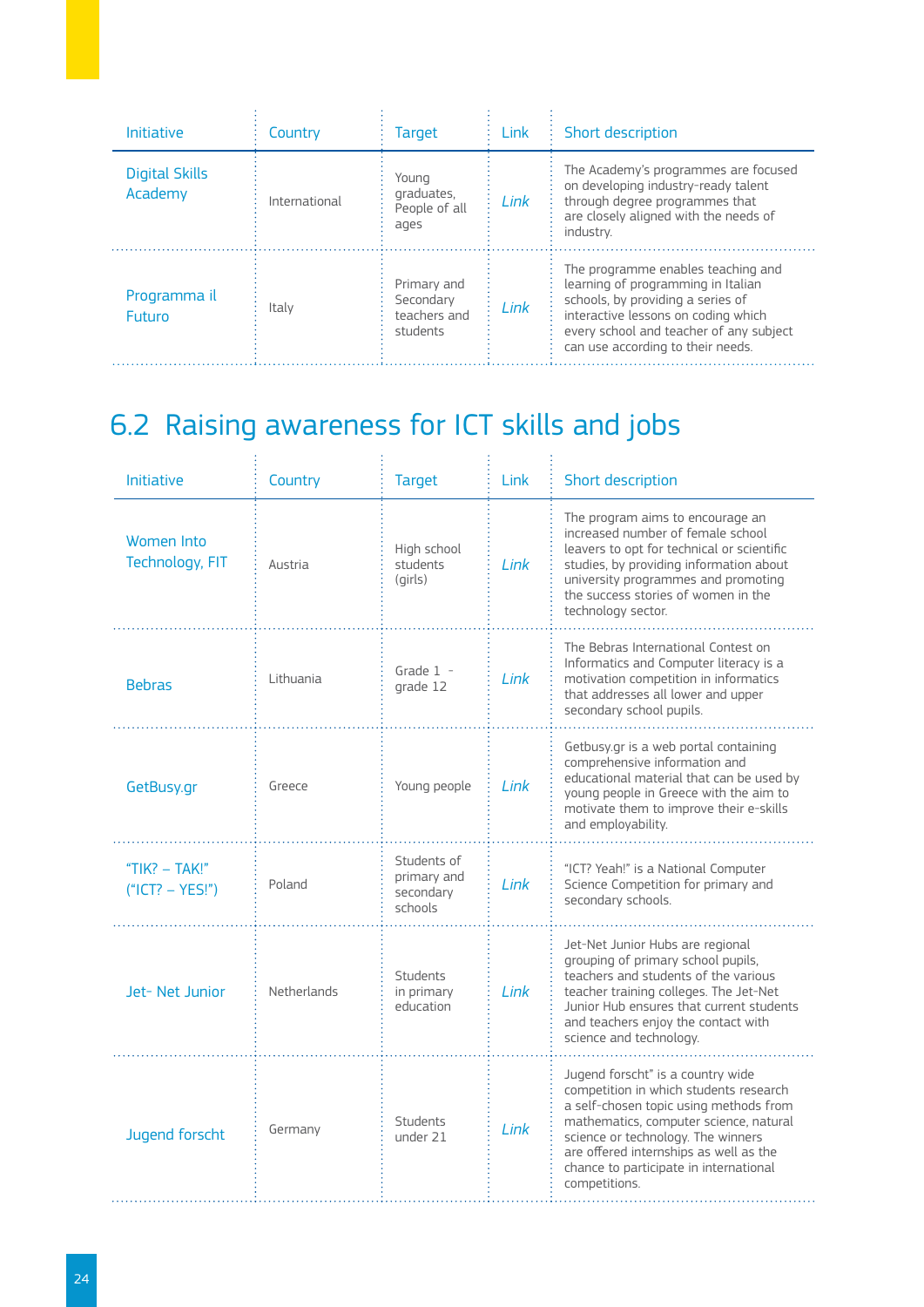| <b>Initiative</b>                                                                  | Country                                                                              | <b>Target</b>                                     | Link | Short description                                                                                                                                                                                                                                            |
|------------------------------------------------------------------------------------|--------------------------------------------------------------------------------------|---------------------------------------------------|------|--------------------------------------------------------------------------------------------------------------------------------------------------------------------------------------------------------------------------------------------------------------|
| Bundeswettbe-<br>werb Informatik<br>(Federal<br><b>Informatics</b><br>competition) | Germany                                                                              | Young people<br>under 21                          | Link | The federal information technology<br>competition aims on promoting<br>information technology as a subject.<br>The winners are rewarded with<br>scholarships and or invited to participate<br>in the "Informatik Olympiade"<br>(Informatics Olympics).       |
| <b>Stemettes</b>                                                                   | United Kingdom                                                                       | Girls in<br>primary and<br>secondary<br>education | Link | Stemettes aim to inspire the next<br>generation of females into STEM fields<br>by showing them the amazing women<br>already in STEM via a series of panel<br>events, hackathons, exhibitions, and<br>mentoring schemes.                                      |
| Sci-Tech<br>Challenge                                                              | UK, France,<br>Italy, Belgium,<br>Netherlands,<br>Norway, Poland,<br>Romania, Russia | Young people<br>$14 - 18$                         | Link | The Challenge is a one-day workshop<br>focused on fostering young peoples'<br>problem-solving and innovation skills.<br>Students are given a specific challenge,<br>presented by industry experts. Employee<br>volunteers are involved as expert<br>mentors. |
| <b>TechFuture</b><br><b>Ambassadors</b>                                            | United Kingdom                                                                       | Students,<br>teachers.<br>young<br>graduates      | link | TechFuture Ambassadors are tech<br>and digital professionals from across<br>the sector who volunteer their time in<br>schools to actively inspire young people<br>about the exciting career opportunities<br>in tech.                                        |
| <b>Smart Futures</b>                                                               | Ireland                                                                              | Students in<br>post-primary<br>education          | Link | Smart Futures is a collaborative<br>government-industry programme<br>promoting STEM careers to second-<br>level students in Ireland, highlighting<br>opportunities in these sectors.                                                                         |

## 6.3 Matching skills to digital jobs and practical experience for students and young graduates

| <b>Initiative</b>                  | Country       | <b>Target</b>                                   | Link | Short description                                                                                                                                                                                                                                              |
|------------------------------------|---------------|-------------------------------------------------|------|----------------------------------------------------------------------------------------------------------------------------------------------------------------------------------------------------------------------------------------------------------------|
| <b>Cisco Networking</b><br>Academy | International | Students.<br>teachers.<br>people of all<br>ages | Link | IT skills and career building program<br>available to learning institutions and<br>individuals worldwide.                                                                                                                                                      |
| <b>Academy Cube</b>                | International | Young<br>graduates                              | Link | Academy Cube offers a cloud-based<br>internet platform that companies and<br>institutions can use to provide e-learning<br>courses and post job offerings. It uses<br>a matching system which proposes<br>courses based on a job-seeker's self-<br>assessment. |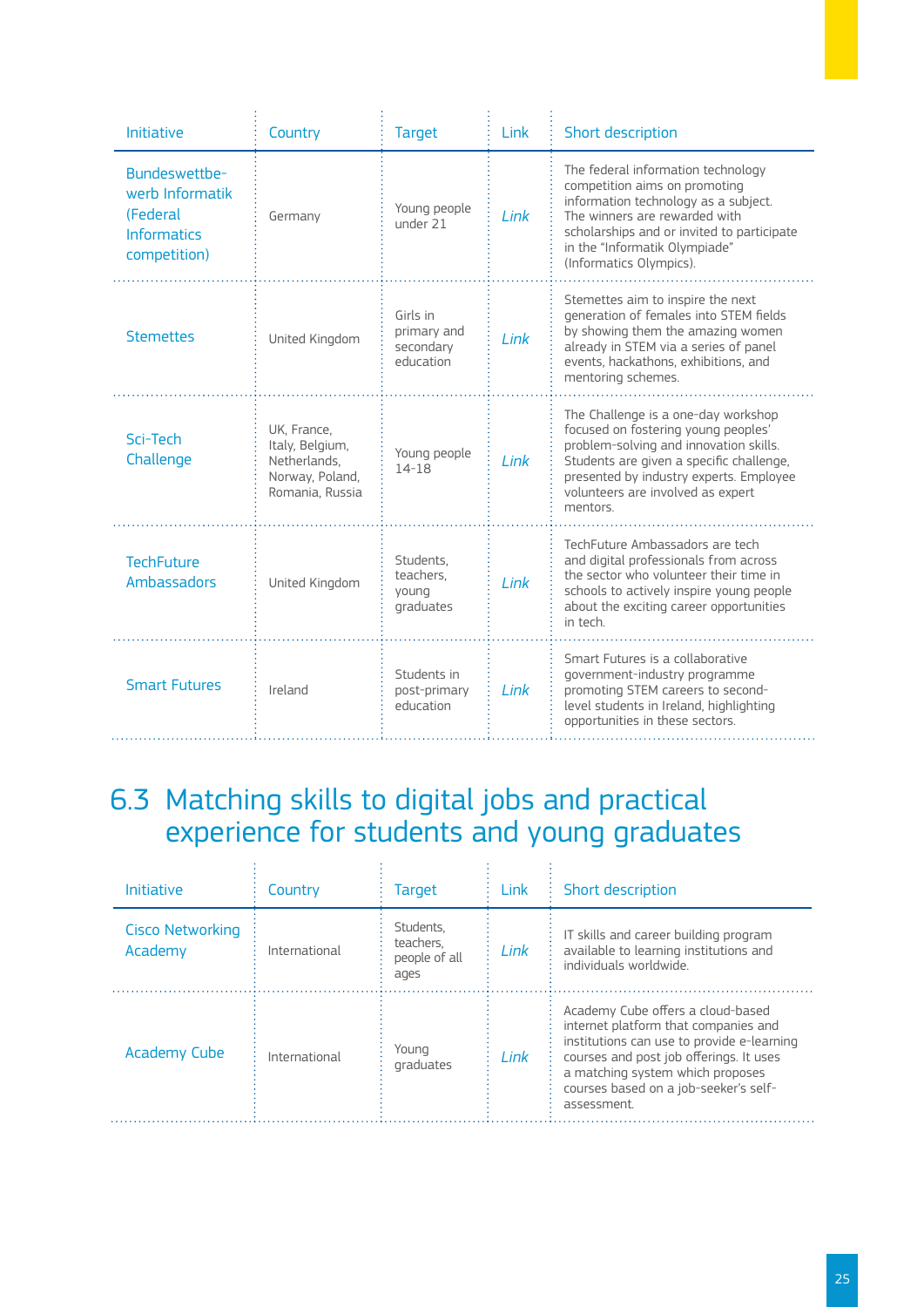| Talentum<br><b>Statrups</b> | Spain                                          | Graduates.<br>university<br>students in<br>technological<br>COLICSAS | I ink | Telefónica Talentum Startups is a<br>scholarship programme which attracts<br>young talented students and offers<br>practical experience (internships) of<br>working in a start-up or companies in<br>the digital sector.                                                                     |
|-----------------------------|------------------------------------------------|----------------------------------------------------------------------|-------|----------------------------------------------------------------------------------------------------------------------------------------------------------------------------------------------------------------------------------------------------------------------------------------------|
| YouRock                     | International                                  | Young people                                                         | Link  | YouRock helps users identify their<br>professional work skills, and build a<br>dynamic profile showing their primary<br>skill groups. It helps employers to: identify<br>proactive new employees with specific<br>skills and see international candidates in<br>any of the system languages. |
| FIT                         | Republic of<br>Ireland and<br>Northern Ireland | Young<br>graduates<br>and<br>iobseekers                              | Link  | FIT is an industry-led multi-stakeholder<br>initiative which develops and promotes<br>technology-based programmes and career<br>development opportunities for job seekers.                                                                                                                   |

## 6.4 Transversal approach to equipping young people with digital skills

| <b>Initiative</b>                                           | Country                                 | <b>Target</b>                 | Link | Short description                                                                                                                                                                                                                          |
|-------------------------------------------------------------|-----------------------------------------|-------------------------------|------|--------------------------------------------------------------------------------------------------------------------------------------------------------------------------------------------------------------------------------------------|
| High school<br>subject:<br>Computational<br><b>Thinking</b> | Denmark                                 | High school<br>students       | Link | This new ICT course holds the ambition<br>to cover all needs for computer literacy<br>at high school level.                                                                                                                                |
| <b>Pasc</b> @line                                           | France                                  | High school<br>students       | Link | Pasc@line promotes a dialogue between<br>academia and the ICT sector in France.<br>The association seeks to promote ICT<br>jobs amongst the youth and to help<br>develop high standards for ICT in<br>secondary and higher education, etc. |
| <b>ROBERTA</b>                                              | Germany                                 | Children and<br>young people  | Link | Robotics courses are at the heart of the<br>Roberta concept using special, gender-<br>appropriate teaching and learning<br>materials and specific coaching concepts.                                                                       |
| Innovationen<br>machen Schulen<br>Top! (IMST)               | Austria                                 | Teachers                      | link | IMST is a flexible support system.<br>Teachers, supported by scientists<br>working in the above mentioned areas,<br>lead innovative classroom and school<br>projects and work together in networks.                                        |
| Think Big School                                            | United Kingdom,<br>Spain and<br>Germany | Young people<br>$11 - 18$     | link | Telefonica's Think Big School is a<br>programme which tries to enhance<br>programming and entrepreneurial skills<br>in young people.                                                                                                       |
| <b>Barefoot project</b>                                     | England                                 | Primary<br>school<br>teachers | link | The project aims to develop free high-<br>quality, practical resources and deliver<br>computer science workshops to support<br>primary school teachers in England.                                                                         |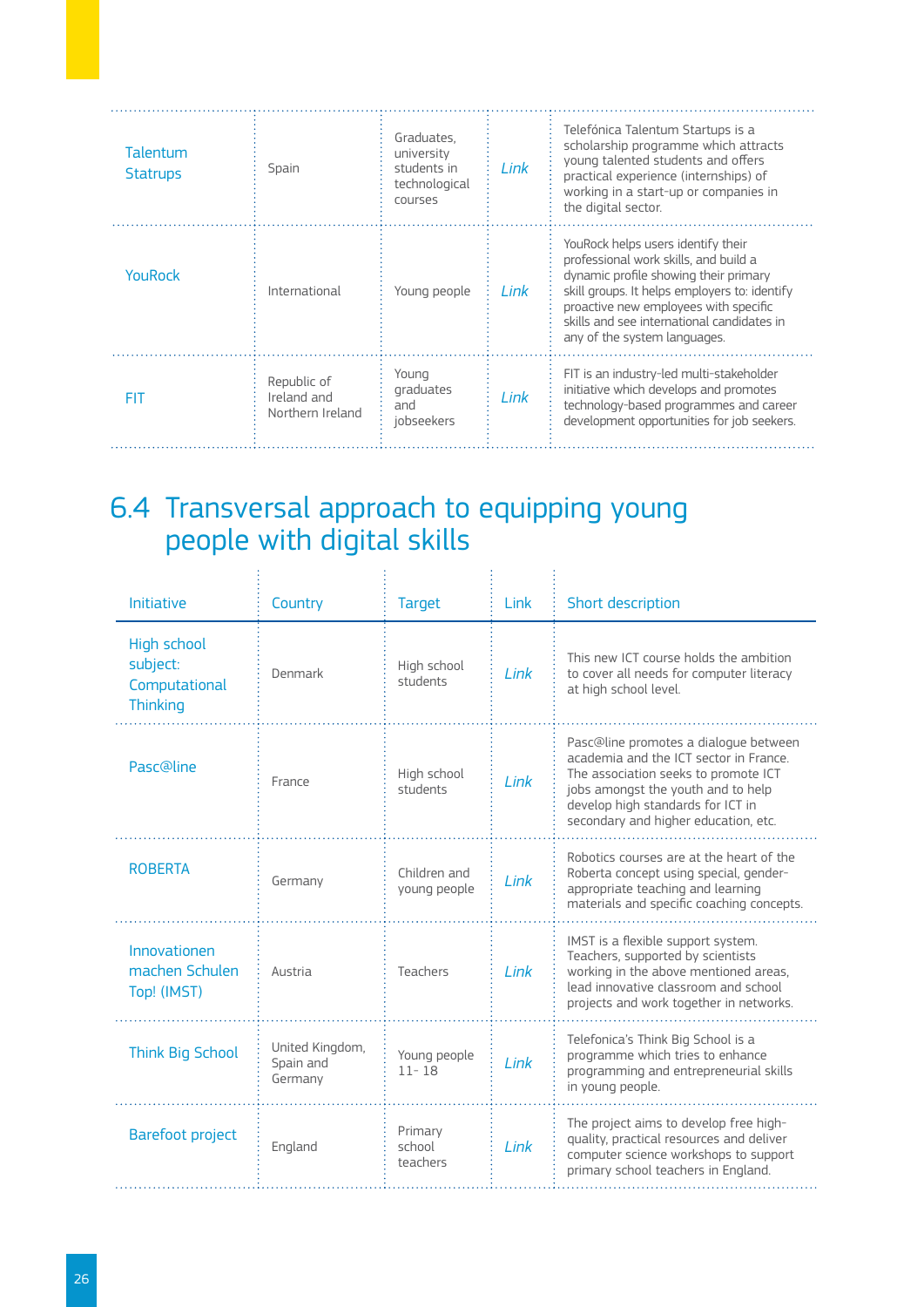| <b>Initiative</b>                                                        | Country       | <b>Target</b>                                     | Link | Short description                                                                                                                                                                                                                                 |
|--------------------------------------------------------------------------|---------------|---------------------------------------------------|------|---------------------------------------------------------------------------------------------------------------------------------------------------------------------------------------------------------------------------------------------------|
| <b>Biblioteca</b><br>escolar digital                                     | Spain         | Primary and<br>secondary<br>students.<br>teachers | Link | The Digital School Library aims to be<br>an efficient tool for anyone interested<br>in the use and incorporation of ICT in<br>education. It provides information on<br>online and offline courses, database of<br>best practices, resources, etc. |
| Jet-Net, Youth<br>and Technology<br><b>Network</b><br><b>Netherlands</b> | Netherlands   | Students in<br>secondary<br>education             | Link | Through quest lessons, workshops<br>and other activities, young people see<br>that they can find interesting jobs in<br>technology. The focus of Jet-Net is a<br>1-to-1 collaboration between a company<br>and<br>a (HAVO / VWO) school.          |
| <b>Google CS First</b>                                                   | International | Students 9-<br>14, parents                        | Link | CS First is a free program that increases<br>student access and exposure to<br>computer science (CS) education through<br>after-school.<br>in-school, and summer programs.                                                                        |